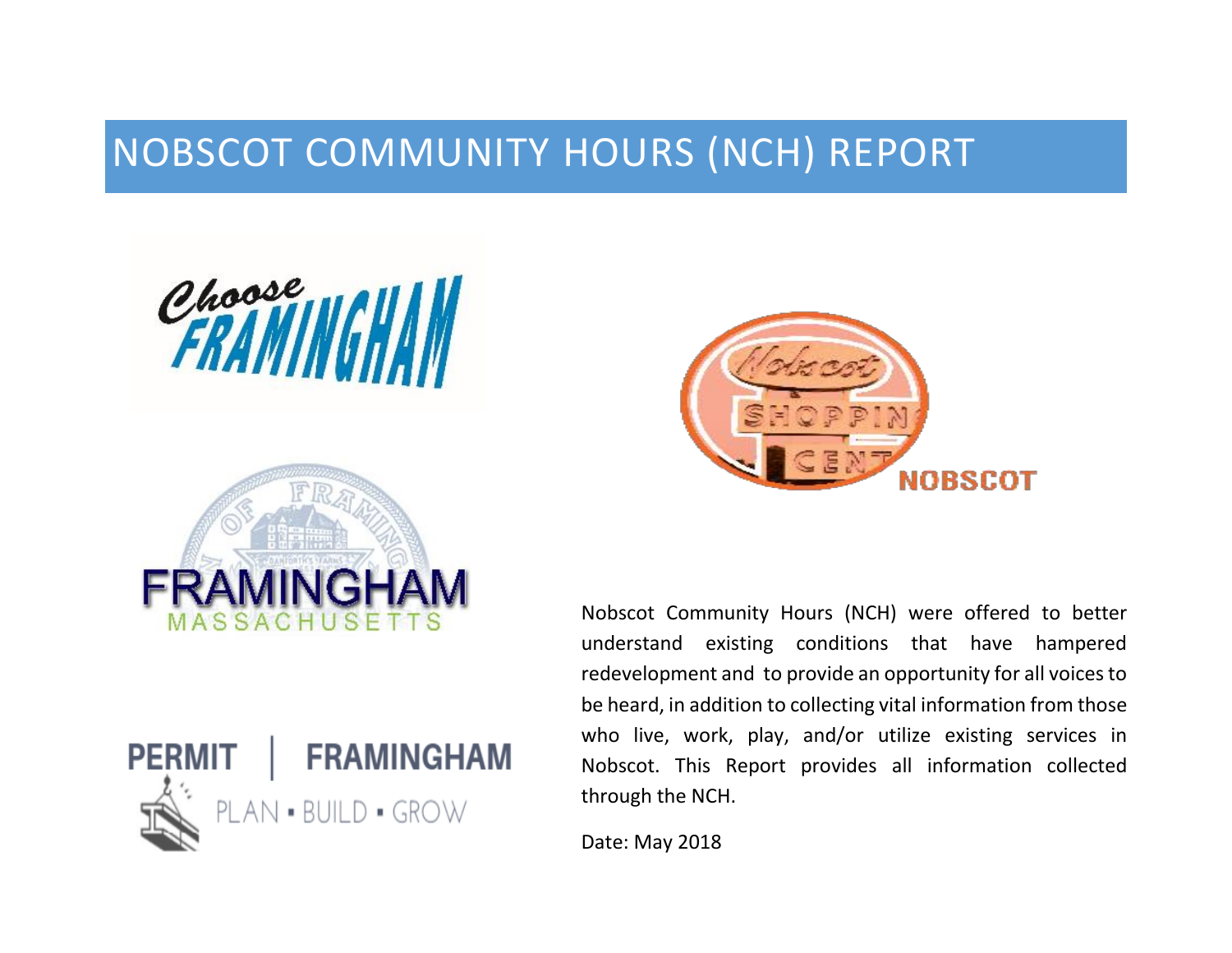# **Nobscot Community Hours Report**  (March 9, 2018 through April 27, 2018)

#### Abstract

The City of Framingham offered Nobscot Community Hours (NCH) to the Nobscot Community, with the goal of hearing from people who are interested in the redevelopment of Nobscot. There were a total of 13 NCH sessions held, running from March 9, 2018 to April 27, 2018). During the NCH it was echoed that Nobscot needs to be redeveloped as a place that can spark interest and attract people to live while providing employment, entertainment and community space opportunities that services all ages. One of Nobscot's key assets is the McAuliffe Branch Library which should be used as a focal point from which to build from for the redevelopment of Nobscot. Participants of NCH expressed interest in seeing Nobscot redeveloped with a mixture of uses that are cohesive and that draw people to the area. Based on comments received during the NCH a majority of the Nobscot community expressed a desire to see Nobscot redeveloped as a thriving village center with small businesses, service oriented businesses (salon, bakery, cleaners, etc.), restaurants, community space for children and youth, events and festivals, while providing individuals the ability to age in place.

# Nobscot Community Hours - Objective

Nobscot Community Hours (NCH) were offered by Mayor Spicer to better understand existing conditions that have been hampered redevelopment and to provide an opportunity for all voices to be heard, in addition to collecting vital information from those who live, work, play, and/or utilize existing services in Nobscot. All information collected during the NCH shall be utilized to inform the development of zoning regulations and design standards, and assist in the future redevelopment of Nobscot to recapture its early history as a thriving neighborhood village.

# Nobscot Community Hours - Location

Framingham Branch Library, 746 Water Street, Framingham, MA Shillman House, 49 Edmands Road, Framingham, MA (April 20, 2018)





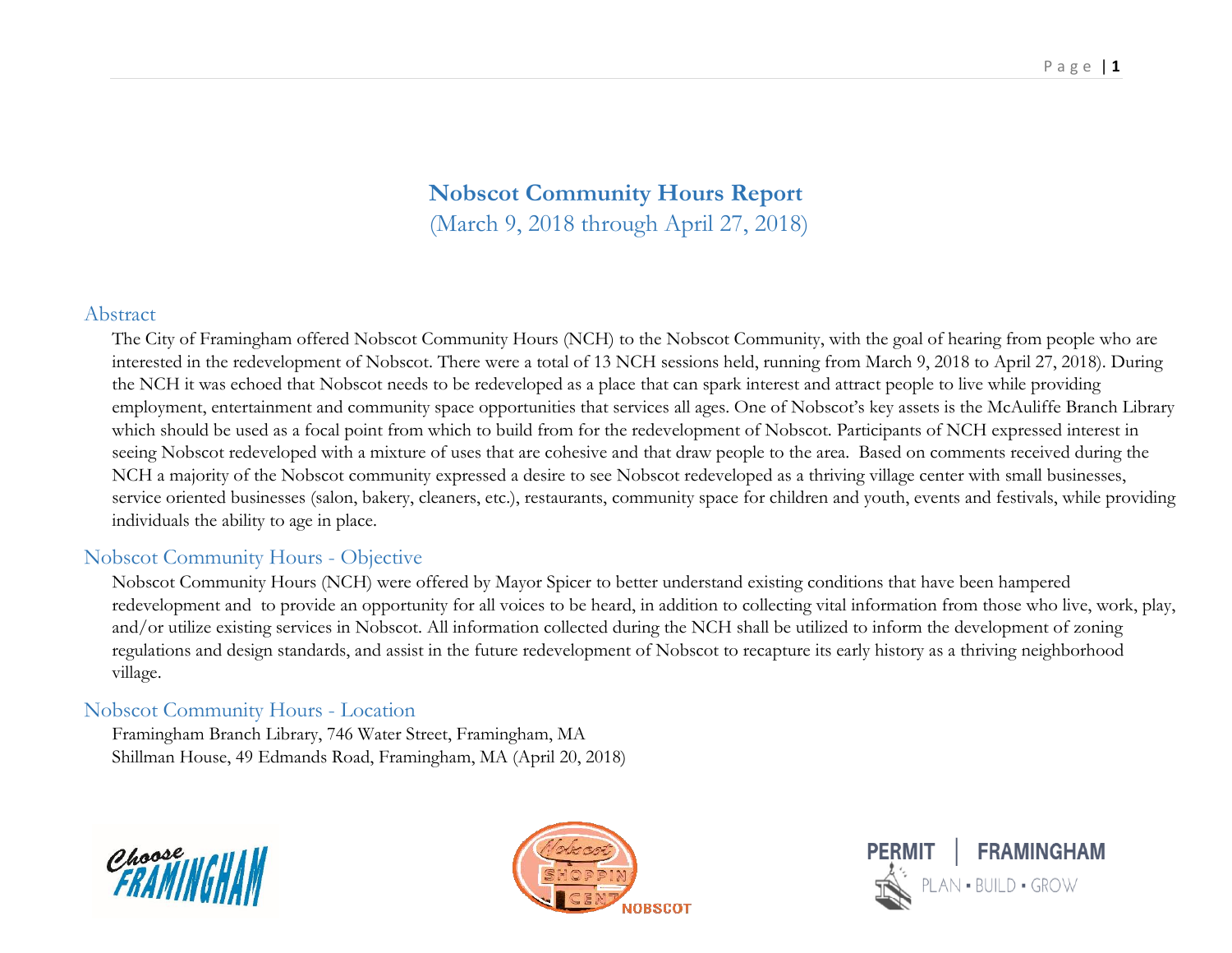# Nobscot Community Hours - Background

On March 5, 2018, members of the City Council held a neighborhood meeting for Nobscot at the Heritage At Framingham (747 Water Street). During the meeting there was discussion about the future of the Nobscot Shopping Plaza, rezoning efforts, neighborhood design standards, removal of barriers to redevelopment, traffic improvements, and other associated topics regarding issues hampering Nobscot redevelopment. To ensure that all voices were heard, Mayor Spicer offered NCH for the community to come and discuss Nobscot issues with members of staff from the Division of Community and Economic Development and the Planning Board. This report documents the public input received during this period of time.

# Nobscot Community Hours – Report

This report of the NCH includes notes from 13 sessions held during March and April of 2018.

# Nobscot Community Hours – Dates, Times, Staff Present, Community Attendance

Over the course of the 13 NCH sessions held between March 9, 2018 and April 27, 2018, the NCH attracted over 96 people, for a total of 46.5 hours. During the NCH sessions there was always at least one municipal staff member from the Division of Community & Economic Development and the Planning Board to speak with the public.

| Date                                         | Time                          | <b>Staff Present</b>              | <b>Number of Attendees</b> |  |
|----------------------------------------------|-------------------------------|-----------------------------------|----------------------------|--|
| March 9, 2018                                | $1:00$ pm-5:00pm              | Erika O. Jerram and Amanda Loomis |                            |  |
| March 12, 2018                               | 9:30am-11:00am                | Erika O. Jerram and Amanda Loomis |                            |  |
| March 14, 2018                               | $5:00$ pm- $9:00$ pm          | Arthur Robert and Amanda Loomis   | $\overline{0}$             |  |
| March 16, 2018                               | $2:30$ pm- $5:00$ pm          | Erika O. Jerram and Amanda Loomis | 8                          |  |
| March 19, 2018                               | 9:30am-11:00am                | Arthur Robert and Amanda Loomis   | 2                          |  |
| March 20, 2018                               | $5:00$ pm- $9:00$ pm          | Arthur Robert and Amanda Loomis   | 2                          |  |
| March 23, 2018                               | $1:00$ pm-5:00pm              | Erika O. Jerram and Amanda Loomis | 6                          |  |
| March 26, 2018                               | 9:30am-11:00am                | Erika O. Jerram and Amanda Loomis | $\theta$                   |  |
| March 28, 2018                               | $5:00$ pm- $9:00$ pm          | Amanda Loomis                     | 12                         |  |
| March 30, 2018                               | $1:00$ pm-5:00pm              | Erika O. Jerram and Amanda Loomis | 5                          |  |
|                                              |                               |                                   |                            |  |
| <b>Upcoming Nobscot Community Hour Dates</b> |                               |                                   |                            |  |
| April 13, 2018                               | $1:00$ pm- $5:00$ pm          | Amanda Loomis                     | 16                         |  |
| April 24, 2018                               | 12:00-1:00pm (Shillman House) | Amanda Loomis                     | $20+$                      |  |
| April 27, 2018                               | $1:00$ pm-5:00pm              | Amanda Loomis                     | 23                         |  |





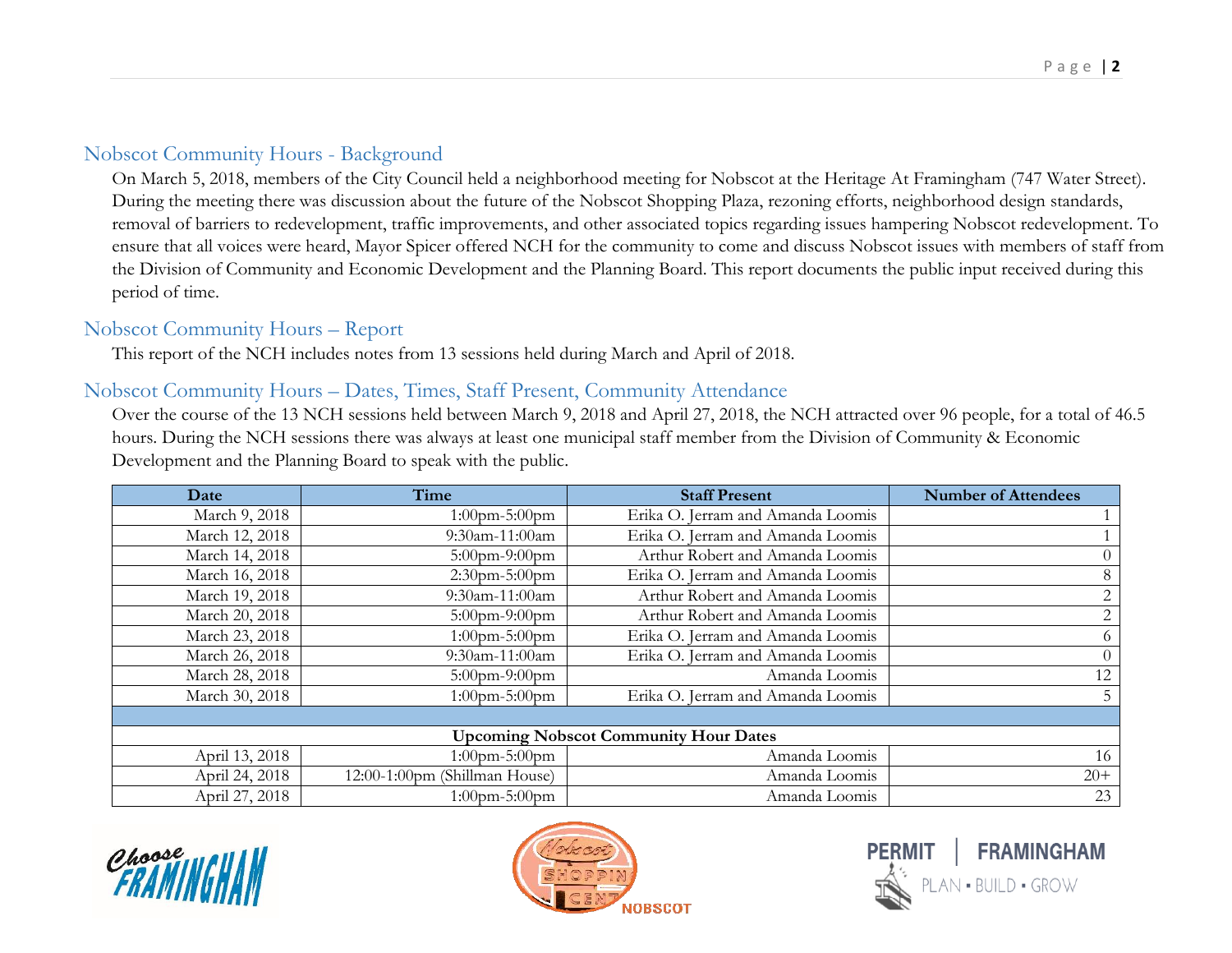# Nobscot Community Hours - Notes

Over the course of 13 NCH sessions there was a variety of comments provided by both past and present residents of Nobscot, the community that uses Nobscot, people who work in Nobscot, and landowners. The following few pages summarize input during the NCH.

The tables that cover the next few pages are broken down into two sections. The first part of the Table represents information that was collected during the April NCH sessions and the second part of each Table represents information collected during the April 2018 NCH sessions.

All of the notes from the NCH can be found throughout the next few pages. Each topic has been alphabetized (per March responses and April Responses) for the purposes of presenting all comments with no weight being placed on specific comments.

- Chapel (page 4)
- Community and Events (page 5)
- Design (pages 6-7)
- Easement (page 7)
- Examples (page 8)
- Existing Conditions (page 9)
- General Comments (pages 10-11)
- $\bullet$  History (page 12)
- $\bullet$  Housing (pages 13-14)
- Open Space and Recreation (page 15)
- Parking (page 16)
- Streetscape (page 17)
- Transportation (pages 17-19)
- $\bullet$  Uses (pages 20-25)





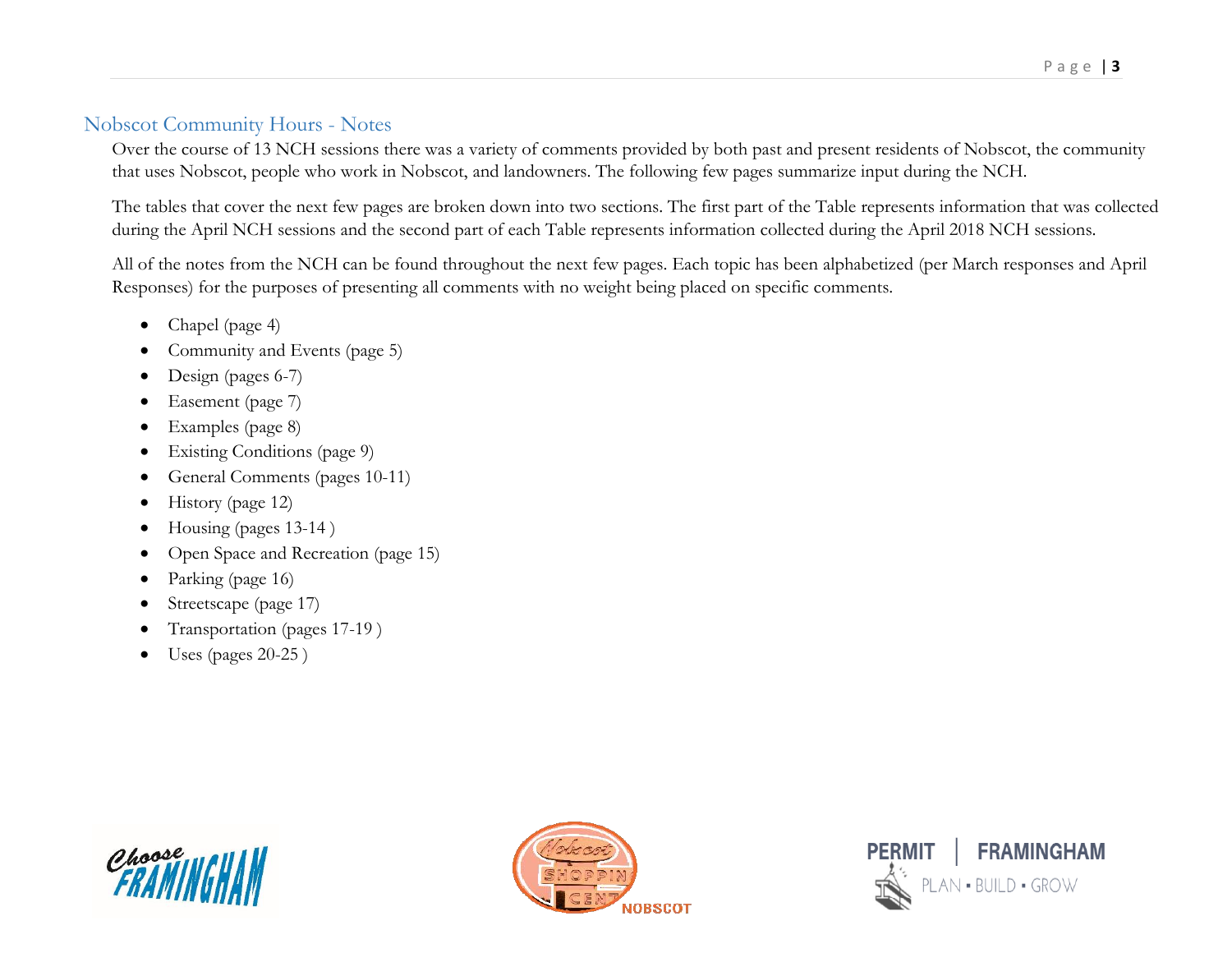#### Nobscot Community Hours Topic – Chapel

During the NCH the Nobscot community provided a lot of great opinions, information, history about the Chapel, and the land that the Chapel sits on. Below is a summary of comments received about the Chapel during the NCH.

#### **Summary of Comments Received about the Chapel**

**Comments received in March 2018**

1950/1960s the Chapel was the main source of entertainment, providing church services, community dinners, etc.

Chapel has no significant value – residents want to see it removed or torn down

Concerned about the Chapel: wants to know how the Chapel changed hands from the Nobscot Association to the City of Framingham. Upset that the Chapel fell into the hands of the Town/City

Concerned with what will happen with the Chapel – where would the Chapel go?

Consider relocating the Chapel elsewhere and provide additional off-street parking for the library

Consider relocating the chapel on the east side of the library or maybe relocate to 730 Water Street

Consider using the Chapel for commercial uses like a restaurant or coffee house

Consider utilizing the Chapel as a community center for events

Keep the Chapel in Nobscot

Nobscot was a village at one time – The Grange Hall (lost to fire) was also a meeting place in Nobscot, in addition to the Chapel. Since the loss of the Grange Hall, the Chapel is the only historic feature left in Nobscot

Opportunity to give away the chapel but Nobscot needs to get something in return

Remove or raze the Chapel

Use the Chapel as a branch of Callahan Community Center, which would provide opportunities for seniors living in the area and the Heritage At Framingham.

Wants to see the Chapel retained, last historic building left in Nobscot

**Comments received in April** 

Relocate the Chapel to 82 Edmands Road

Relocate the Chapel to the Boy Scouts property or onto Water Street

Remove the Chapel





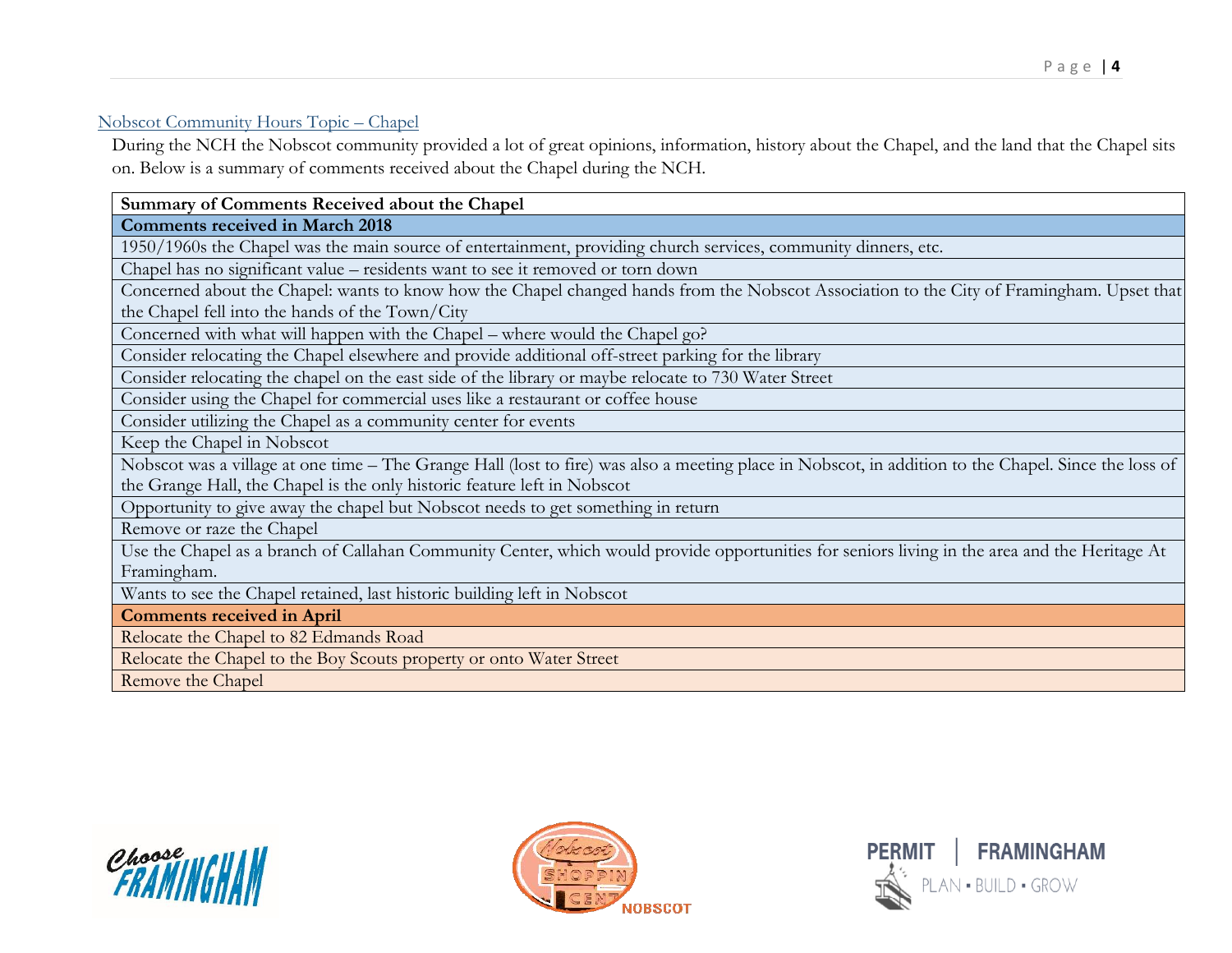## Nobscot Community Hours Topic – Community and Events

NCH revealed that the majority of those interviewed are looking for Nobscot to regain a sense of community, provide entertainment and activities for the neighborhood to attend.

Planning efforts moving forward should include place making, community building, and weekly/monthly/annual/regular events such as those offered by the McAuliffe Library. Below is a summary of comments received regarding community and events.

#### **Summary of Comments Received about Community and Events**

**Comments received in March 2018**

Flag Day Parade – encourage each all of the Framingham schools to have a float

Framingham and Nobscot need to have annual events that would create a sense of community and attract people to Nobscot. An event that everyone goes to. Example, Applefest in Northborough – outdoor event with a parade – everyone goes, it's an annual fall festival

How do we invigorate space? Would like to see live music in Nobscot like in Downtown Framingham

Need attractions and events for children

Need for events, movies, concerts, outdoor markets

Need for more activities and events for all ages

Need for more community events

Nobscot needs a community center or a place for residents to gather

Outdoor seating throughout Nobscot for people to gather

Statements that people are very impressed with the recent events that are taking place in Downtown Framingham

**Comments received in April 2018**

Any design for Nobscot needs to think of the community as a neighborhood

Need for a sense of community is what the neighborhood needs





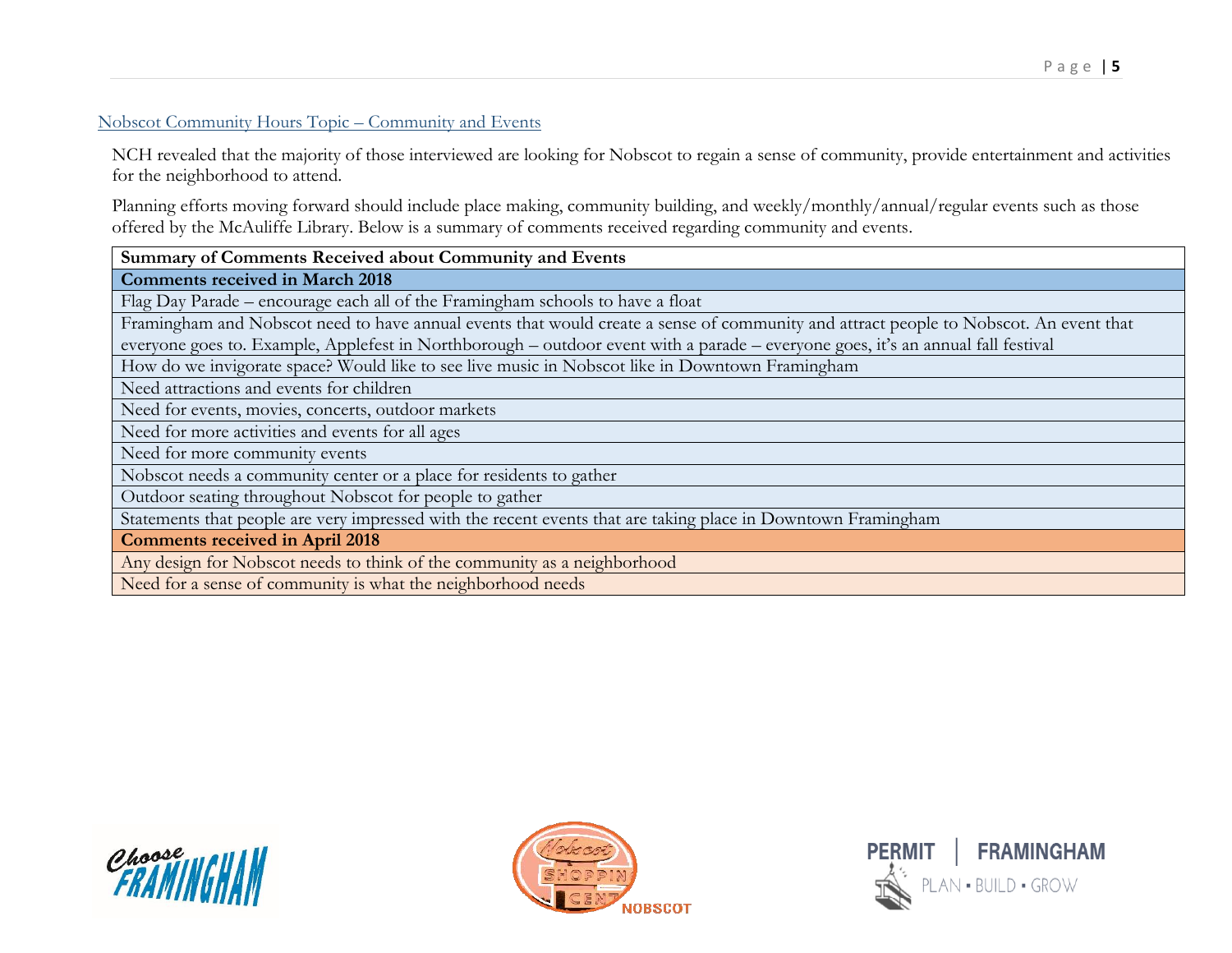# Nobscot Community Hours Topic – Design

During the NCH several questions were asked to learn more about Nobscot. A few of the questions regarding potential design of Nobscot, included the following:

- If Nobscot was a blank slate what would you like the neighborhood to look like?
- What are site design features that you would like to see?

Below is a summary of comments received regarding future design elements for Nobscot.

| <b>Summary of Comments Received about Design</b>                                                                                                   |  |  |
|----------------------------------------------------------------------------------------------------------------------------------------------------|--|--|
| <b>Comments received in March 2018</b>                                                                                                             |  |  |
| Concerns regarding the proposed Nobscot Shopping Plaza project, specifically regarding the scale of the structures                                 |  |  |
| Designed to attract people and create a place of interest                                                                                          |  |  |
| Develop Nobscot as an attractive community center through beautification, maintenance of old trees, pedestrian features, create places to walk to, |  |  |
| and create a retail destination                                                                                                                    |  |  |
| Does not want to see CVS located on the corner, but wants to retain CVS in Nobscot                                                                 |  |  |
| Landscape area should be located between the street and any structures                                                                             |  |  |
| Likes the look of Winsor Green, with the use of brick                                                                                              |  |  |
| Love to see Nobscot developed as a village with a personality that caters to neighborhood amenities. People like to see every day structures and   |  |  |
| uses that are attractive and creative. Does not want to see cookie cutter type development                                                         |  |  |
| More trees need to be provided                                                                                                                     |  |  |
| Multiple attendees stated that the Nobscot Shopping Plaza project needs more retail and lower scale housing                                        |  |  |
| Nobscot needs to be designed as a community place and to be a village                                                                              |  |  |
| Nobscot needs to be designed as a special space                                                                                                    |  |  |
| Nobscot should be designed as a real destination, with stores that thrive and are neighborhood oriented                                            |  |  |
| Open space and park area needs to be provided as part of development projects                                                                      |  |  |
| Outdoor seating for restaurants                                                                                                                    |  |  |
| Prefers to see two-story structures.                                                                                                               |  |  |
| Request that the CVS not be a typical CVS design, requests something like the new Wayland CVS or the CVS on Concord Street                         |  |  |
| Schools, shopping opportunities, and the Nobscot community, etc. needs to be nice otherwise everyone will leave                                    |  |  |
| The City needs to encourage more space for amenities within Nobscot and for the Nobscot Shopping Plaza project                                     |  |  |
| The corners of the Water Street/Edgell Road/Edmands Road intersection need to be softened, which will establish a direction for Nobscot to         |  |  |

The corners of the Water Street/Edgell Road/Edmands Road intersection need to be softened, which will establish a direction for Nobscot to create a village feel





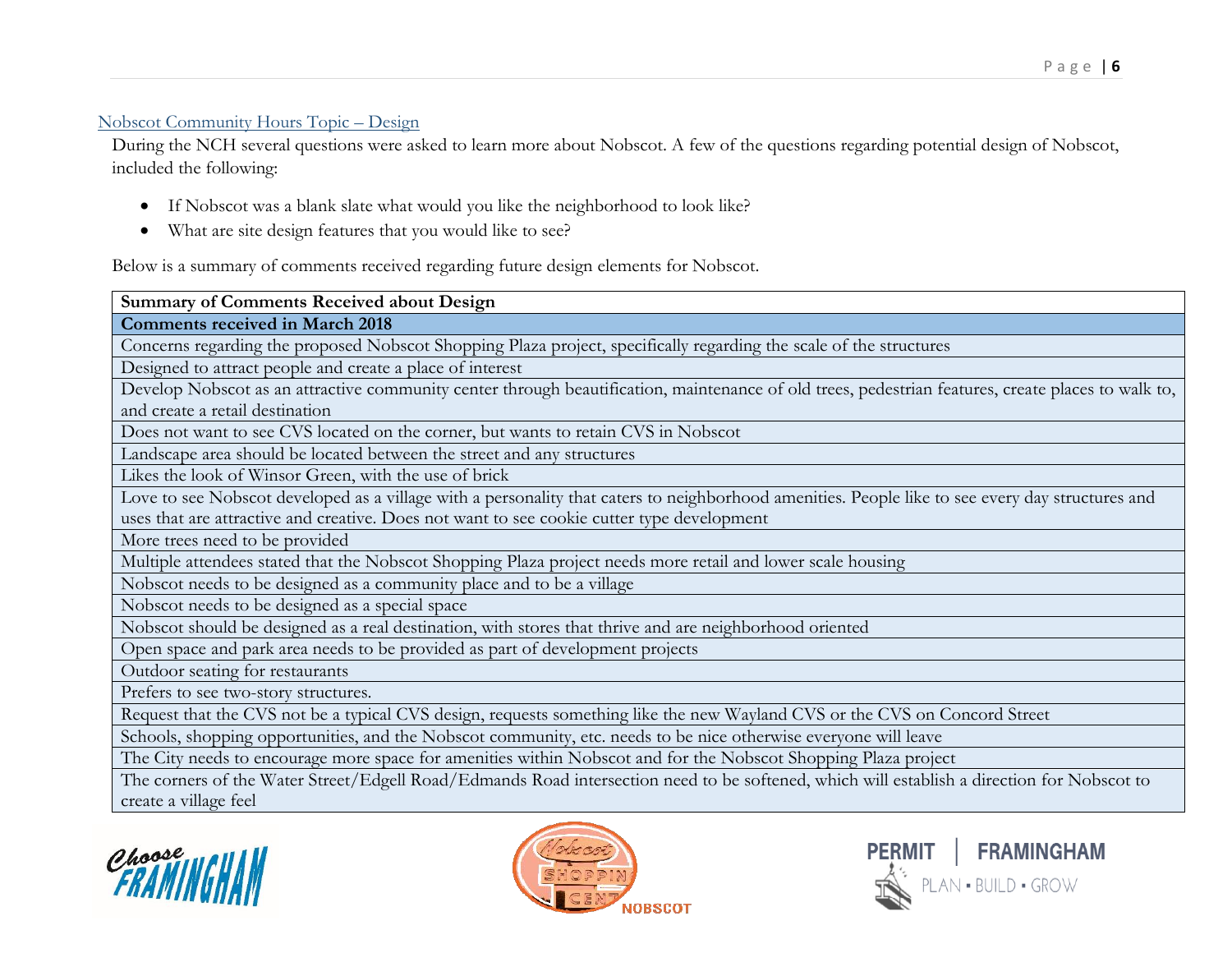The CVS should not be located right on the corner, needs to be setback a bit

The Nobscot neighborhood needs design standards to direct developers as to how the neighborhood should look and be developed

The Nobscot Shopping Plaza needs to be redeveloped to provide a reason for people to come and stay in Nobscot. Nobscot needs to be a designation for the neighbors and redeveloped as a neighborhood center

The Nobscot Shopping Plaza project needs to be redesigned, currently looks like a fort. Consider smaller L-shaped buildings with a central meeting plaza or central building

The Nobscot Shopping Plaza property needs to be less commercial looking

The street scape should include landscaped meeting and seating space along the roads

Wants to see something done with the Nobscot Shopping Plaza property, but it needs to be nice

**Comments received in April 2018**

Don't want to see six story buildings – this is a residential area (2.5 stories is tolerable)

Keep the first floor of a mixed-use project commercial. Don't allow the owner of the Nobscot Shopping Plaza just to have all apartments

Landscaping should include native plantings

Like one of the proposals for the Nobscot Shopping Plaza, where there were apartments behind and retail in front with an access road between Water Street and Edgell Road

Need good site design. Keep trees and shrubs clear of corners as to not block lines of sight

Nobscot should be designed as a park once and be able to run multiple errands, go visit with people, etc.

Take all of the commercial buildings down and reconfigure the area.

The layout of Nobscot should promote one stop shopping

There needs to be a strong integration with structure that will remain and new buildings. All projects should blend – too much of Nobscot is chopped up Signage needs to be designed for a village feel

Would rather not see a separate CVS – would like to see it as part of the project and not a standalone building

# Nobscot Community Hours Topic – Easement

During the NCH there was discussion about a right-of-way easement that allows the Library to access the land owned by the City of Framingham on the other side of the aqueduct. The Library's right-of-way easement runs from the westerly property boundary of 746 Water Street, then travels diagonally to the former TD Bank drive-thru, and continues straight back to the City owned parcel of land. The Library would request that the owner of the Nobscot Shopping Plaza pay to relocate the right-of-way easement if the Nobscot Shopping Plaza project moves forward.





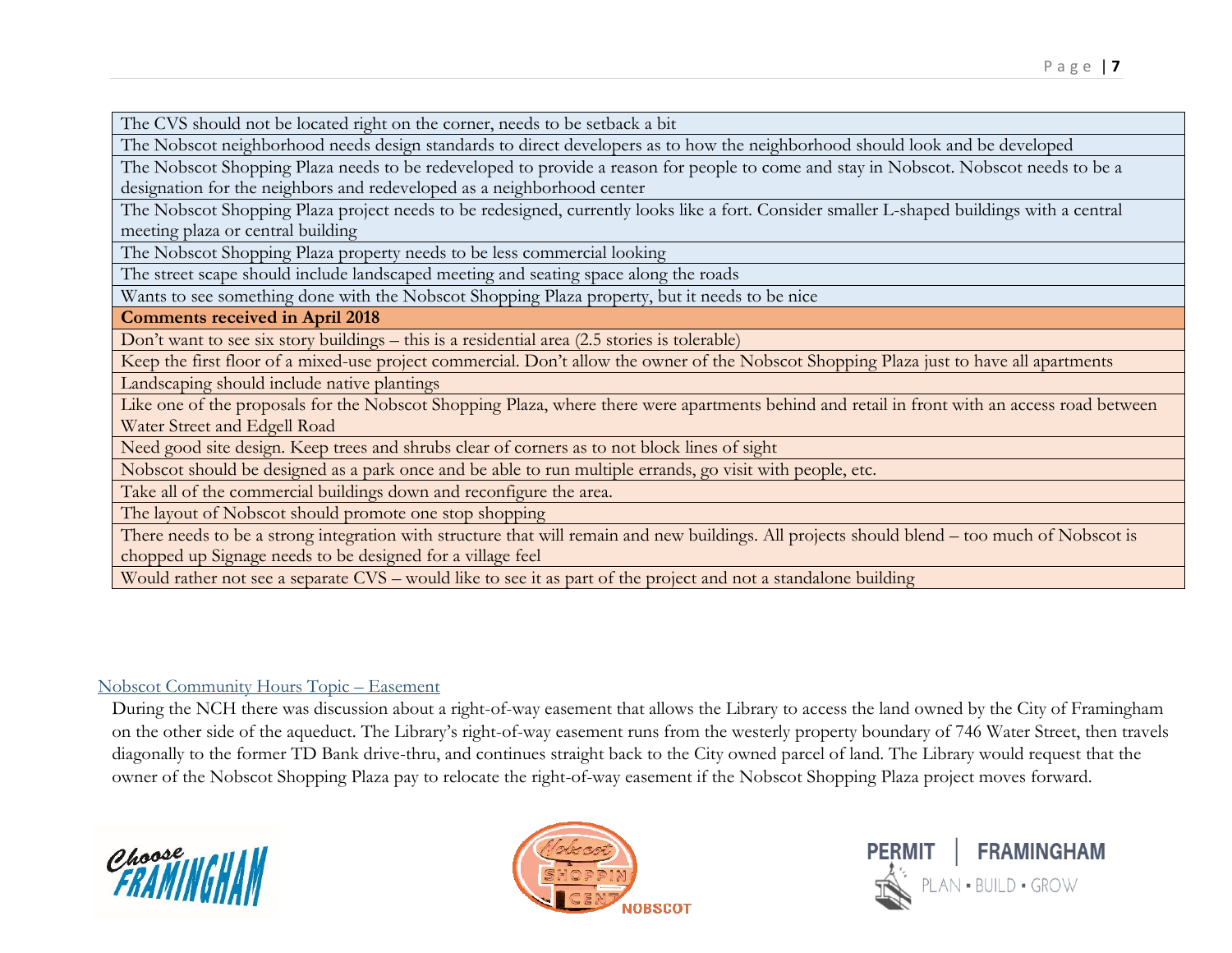## Nobscot Community Hours Topic – Examples

During the NCH there were a lot of great examples provided of projects that people have seen within Framingham or elsewhere in their travels. Below is a summary of comments presented during NCH regarding examples of what the Nobscot Community would like to see.

## **Summary of Comments Received about Examples**

**Comments received in March 2018**

Nobscot needs a project like 1/5/17 Edgell Road, mixture of complimentary commercial uses

Applefest in Northborough – annual festival, includes a parade and festival. Everyone in the community goes to Applefest

Downtown Natick has a small Italian market

Fredericton, New Brunswick – there are walking trails, preservation of an old train bridge for a walking bridge, winter festival, use of plaza for entertainment

Jamaica Plain, Boston - Would like to see an artsy environment – similar to Centre Street in Jamaica Plain

Natural Playground like in Cushing Park

Portland, Oregon - Project that includes artist live-work space on the second floor, which included restaurants and commercial space below

Sky Zone Trampoline Park in Westborough and Apex Entertainment in Marlborough.

Sudbury's recently development of an apartment project that includes a gym and grocery stores – there is something for the residents to do in that project. The proposed project at Nobscot Shopping Plaza does not offer same opportunity

Wayland Center development of Raytheon property - would like to see a mixture of uses

Wellesley Hill Square - Bakery

**Comments received in April 2018**

Wayland Signage that promotes a village feel

Cambridge – new development that includes a community room, co-housing, shared open space. The development is 100 percent accessible and has a much different feel than traditional housing and apartment projects recent constructed

Somerville – Powder House School: Collaborative living project that is expected to open in September of 2019. The project includes residential units that are aimed at 55 and older, multi-generational housing, work space, an acre park, and community space that is open to the public.





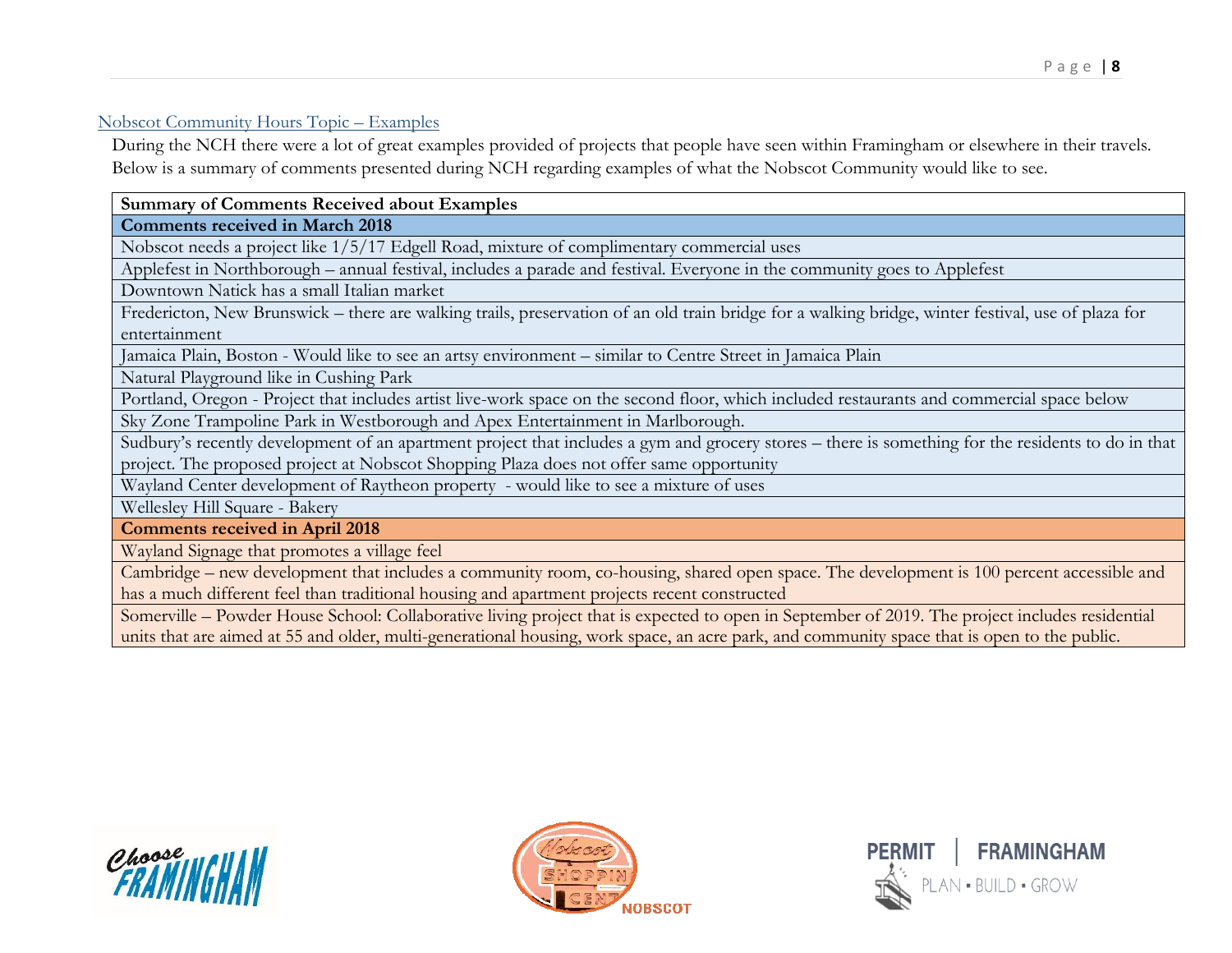#### Nobscot Community Hours Topic – Existing Conditions

A series of comments about the existing conditions were provided during the NCH. Below is a summary of comments received regarding existing conditions.

#### **Summary of Comments Received about the Existing Conditions**

**Comments received in March 2018**

Concerns about gentrification of Nobscot voiced by longtime residents

Existing Nobscot neighborhood is limited in the amount of commercial space, there is a need for more convenience items and a local grocery store

Nobscot does not have a lot of gathering spaces – most people tend to go to the Golden Triangle, and alike areas for restaurants

The Nobscot shopping center is a blight on the area. Most of the stores are empty and the parking lot is full of pot holes. It is detracting from real estate values within the area. There have been many meetings, but nothing to accomplished to removal the blight

The Nobscot Shopping Plaza project as currently designed does not offer the Nobscot community anything

The vacant Nobscot Shopping Plaza portrays a negative image on the neighborhood, which is not good. The Town/City needs to put more pressure on the owner to do something with the property. Is there anything that we as a City can do to make the project move forward with reasonable uses

**Comments received in April 2018**

Change the blight laws – need to fix the blight, the neighborhood should not be subject to such terrible conditions

Early release for children – there is no place for the children to go

Get the owner of the Nobscot Shopping Plaza to be more compliant

Hates the way Nobscot looks today

How can an out of state business – pay to just leave Nobscot Shopping Plaza like it is. Nobscot is a nice neighborhood

Liked being "able to get to shopping at the 2 mall, have the rural area near us and local shopping a ½ mile away. We were also able to get to Boston for concerts, museums, etc."

Mt Wayte/Nobscot/Saxonville all have blighted properties who is going to fix this?

Nobscot Shopping Plaza was once a thriving shopping plaza but not anymore

Raze the existing Nobscot Shopping Plaza

Restaurant in the Nobscot Shopping Plaza is in need of repair – there is no air conditioning or heat, the ceilings are dropping

Safe neighborhood and good schools

The blight is outrageous, especially since the owner of the Nobscot Shopping Plaza has let the parking lot go and has fallen into disrepair Nobscot blighted and needs to be fixed, residents continue to pay-pay-pay





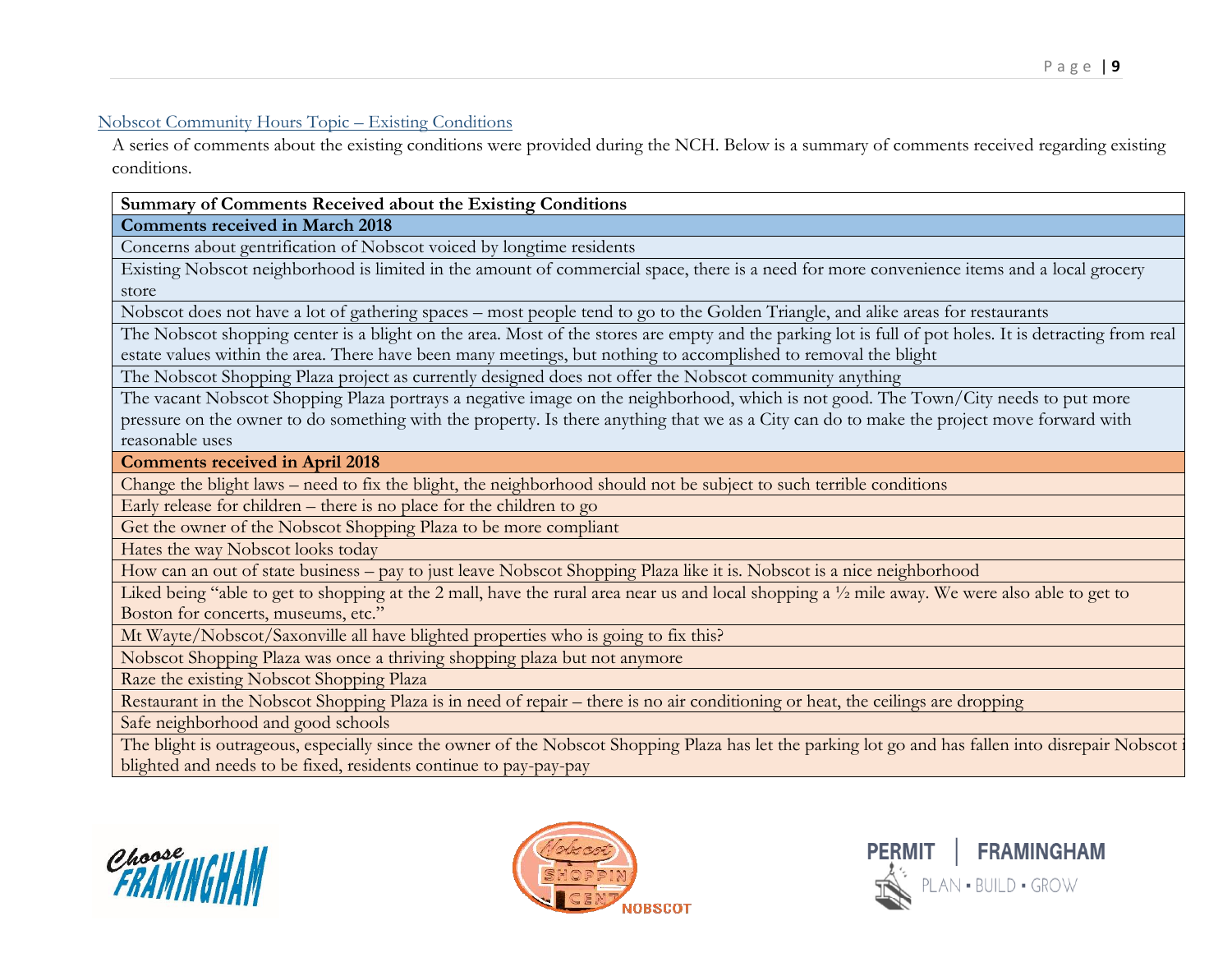#### Nobscot Community Hours Topic – General Comments

During the NCH many great comments, opinions, and relevant information was received in addition to in depth discussions with neighbors. Most of the comments, opinions, and information provided during NCH fit into one or multiple topics presented previously in this document. In addition to those topics there were general comments made about Nobscot and Framingham, which are presented below.

#### **Summary of Comments Received about General Comments**

Comments received in March 2018

Framingham and Nobscot need to establish a community base

Framingham needs to do something positive for the community. There is a need to identify what is right for Nobscot

Framingham's priority should be getting the Nobscot Shopping Plaza redeveloped

How does Framingham and Nobscot move forward from here?

Nobscot and north Framingham is very different than south Framingham, in the way that it was developed. North Framingham is less dense, but there is a need to establish a neighborhood

People are often outside smoking on the sidewalks, which detracts Nobscot

People need to stop talking about tax rate and stop saying Framingham is unfriendly to businesses. Framingham is great, there are fewer vacancies in the commercial space Downtown than there are on Route 30.

The entire Nobscot area is going downhill – Nobscot was once a high-end neighborhood. There is a need to enhance the entire area

The Nobscot neighbors have been attending meetings for a while now and we just want to see something get done. Why are we still talking and who will make this move forward and get it done?

Things that are missing in Framingham include entertainment, places to go, etc. People need a reason to live and visit Nobscot, which currently do not exist

Framingham and Nobscot need to establish a community base

Framingham needs to do something positive for the community. There is a need to identify what is right for Nobscot

Framingham's priority should be getting the Nobscot Shopping Plaza redeveloped

How does Framingham and Nobscot move forward from here?

Nobscot and north Framingham is very different than south Framingham in the way that it was developed. North Framingham is less dense, but there is a need to establish a neighborhood

People are often outside smoking on the sidewalks, which detracts from Nobscot

People need to stop talking about tax rate and stop saying Framingham is unfriendly to businesses. Framingham is great, there are fewer vacancies Downtown than there is on Route 30.

The entire Nobscot area is going downhill – Nobscot was once a high end neighborhood. There is a need to enhance the entire area





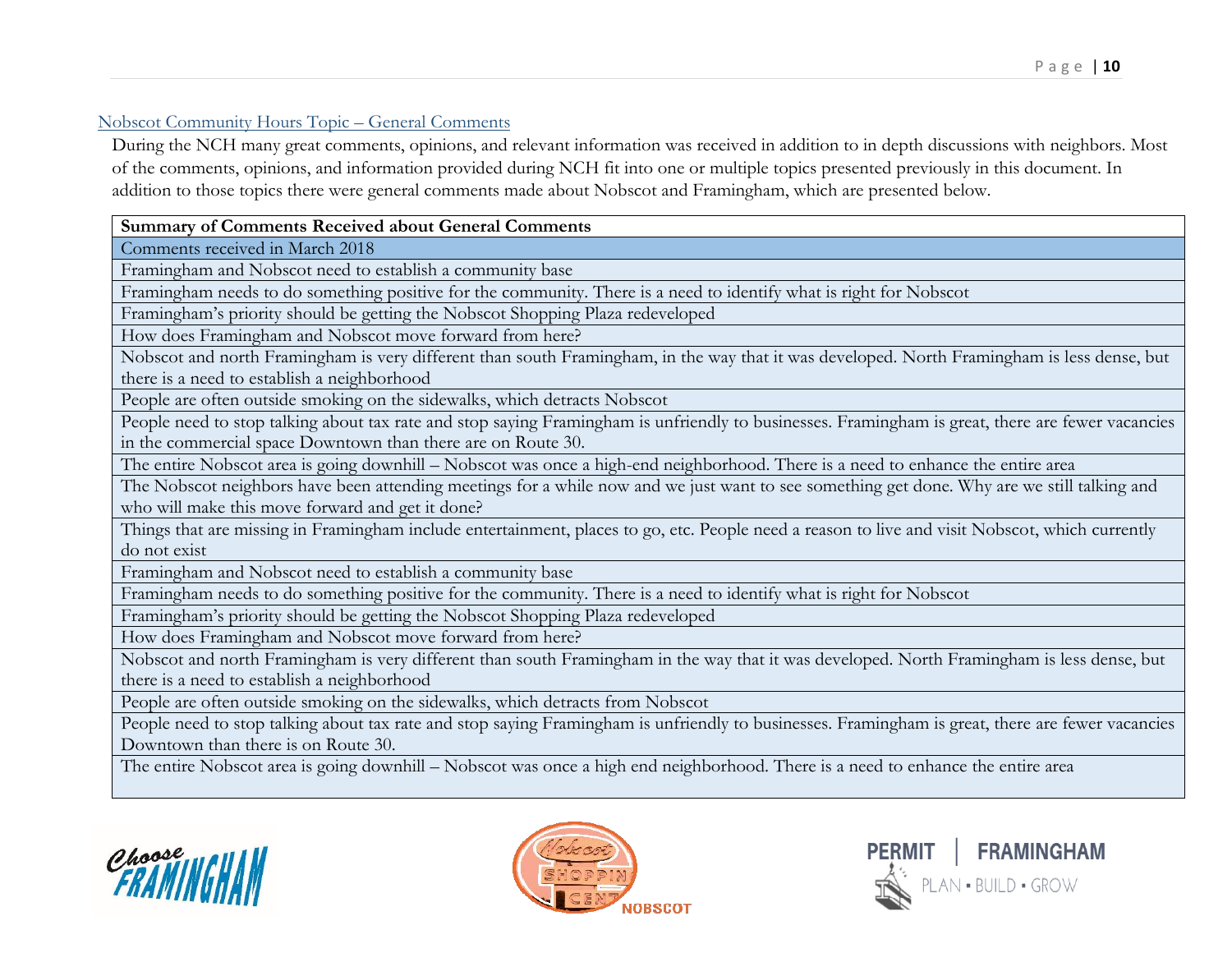**Comments received in April 2018**

"Specifically Nobscot, everyone agrees it is an eyesore. We totally disagrees with the comments the person who is trying to move forward on the project – which the stores there didn't work. First the grocery store left. The stores were doing well, then some of the leases were up, the price went way up and some had to leave. I know this because I had spoken to owners and that is what they said. Without the market and then with some businesses leaving, it made it harder for the rest with the reduced foot traffic."

Don't include Windsor Greens into the Villages Zoning

Don't want to see the community hire any more consultants to study Nobscot – Framingham can figure out its own city

Focus on moving Nobscot Shopping Plaza forward – talk with landowner, Shaw's, etc. to get this moving

Framingham is in need of a new Memorial Building, why doesn't the City buy Nobscot Shopping Plaza and put an administration building there? Framingham put all their marbles into Downtown Framingham, extremely frustrating

Go after the landowner of the Nobscot Shopping Plaza regarding the blight – most of the stores have been closed for more than 2 years

How can the landowner of the Nobscot Shopping Plaza and the City allow for such an eyesore continue on? Get rid of the eyesore! Now Framingham is going to give more land to the guy who created the blight just to let him let the same thing happen in a few years?

How does the inclusion of additional apartments impact property values? Do apartments increase the tax base for Framingham?

Desire to see planned growth

Need good vital interest in Nobscot. There are a lot of good things here and there are a lot of young families.

Nobscot has enough space for mixed-use but still needs to benefit the community

Nobscot was a community center with a shopping center as its core

Nobscot was once a thriving neighborhood center which was a major selling point for people to buy houses near. Now it's at the point of blight detracting from the neighborhood

Residents of Nobscot want their community back

Small community, needs a place to relax. Nobscot has the basics just need uses that will hold it together

Statement of concern about taxes

There has been a lot of miss information provided

There is a lack of investment in the neighborhood by those who live in apartments

What is the benefit of apartments at the Nobscot Shopping Plaza?

When can Framingham take away Nobscot Shopping Plaza? It has become such an eyesore

When people drive by Nobscot Shopping Plaza they feel depressed – the new Library is a wonderful start to cleaning up the area

Why doesn't Andy Rose have to pay to clean up the polluted gas station or laundry mat?

Would like to see the village concept – a place for people to relax and have a sense of community





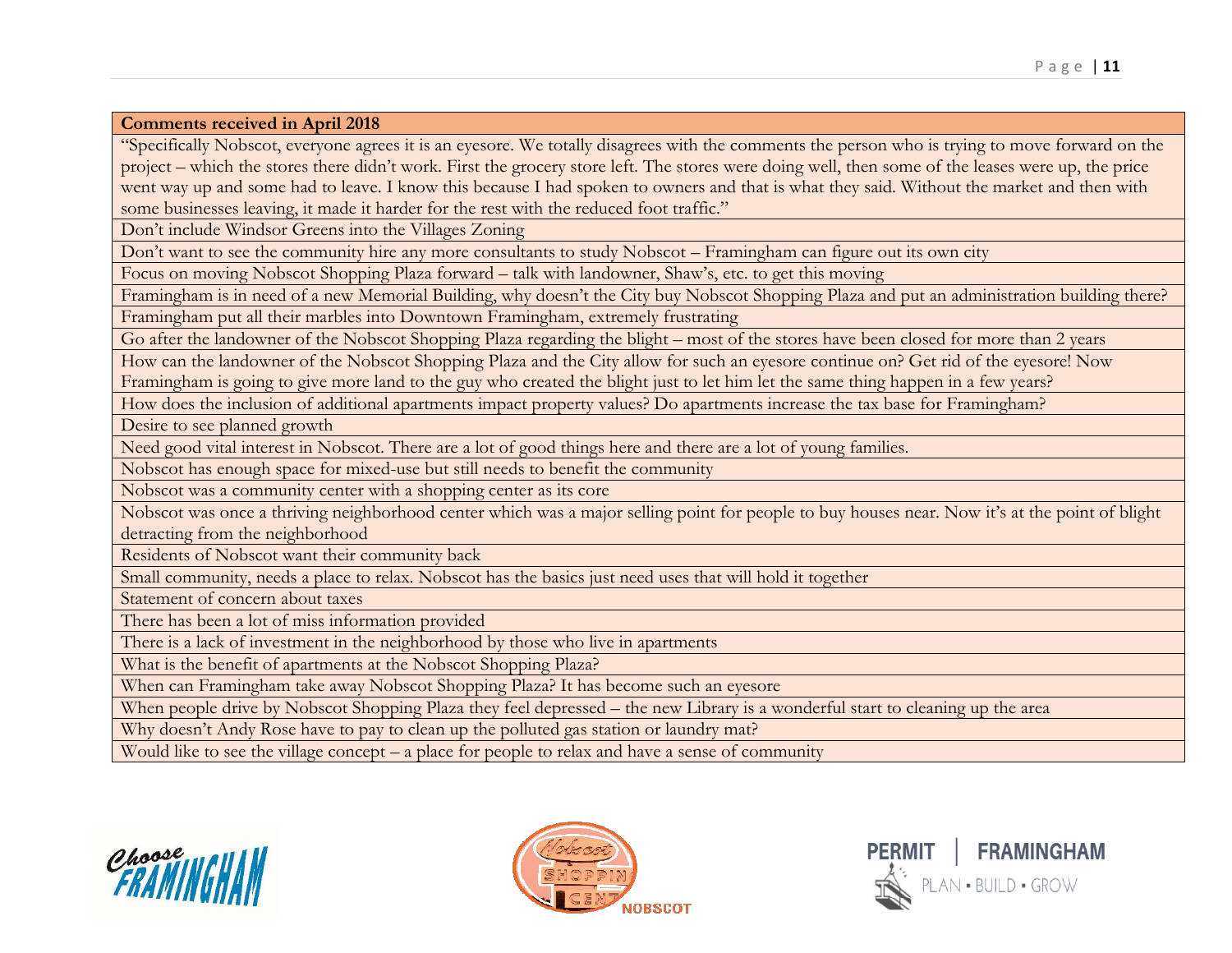#### Nobscot Community Hours Topic – History

The Nobscot community provided insight to the history of Nobscot during the NCH. Below is a summary of comments received regarding Nobscot's history.

**Summary of Comments Received about History**

**Comments received in March 2018**

In 2004, when we moved to Nobscot, Nobscot was a village with places to walk to, absolutely thrilled to have the branch Library as a designation

In the 1950/1960s there was a drug store on the corner where the Gulf Gas Station now sits, 900 Edgell Road – current location of the TD Bank was a music store, a general store, a gas pump.

Nobscot had a lot of apple orchards and farms

Nobscot once had a Library Book Club, which was located at 746 Water Street in the 1950s, which is oddly now where the Branch Library sits

Nobscot Shopping Plaza was once a thriving plaza with an ice cream shop, pizza place, a book store, cleaners, etc.

Nobscot was originally a farming village

Don't mind moving forward while being able to retain the past

Nice for Nobscot to be called a historic district

Over the past 51 years Nobscot has seen many changes "there wasn't a traffic light at the corner, although one was needed. There weren't any apartments buildings or Windsor Green. We had 2 turkey farms and we were able to walk to Edmunds, Grove, and Winch – it is too dangerous to do now."

Residents of Nobscot have seen the city chip away historic buildings. Framingham has an identity that needs to be retained

Would like to see some of the older buildings retained





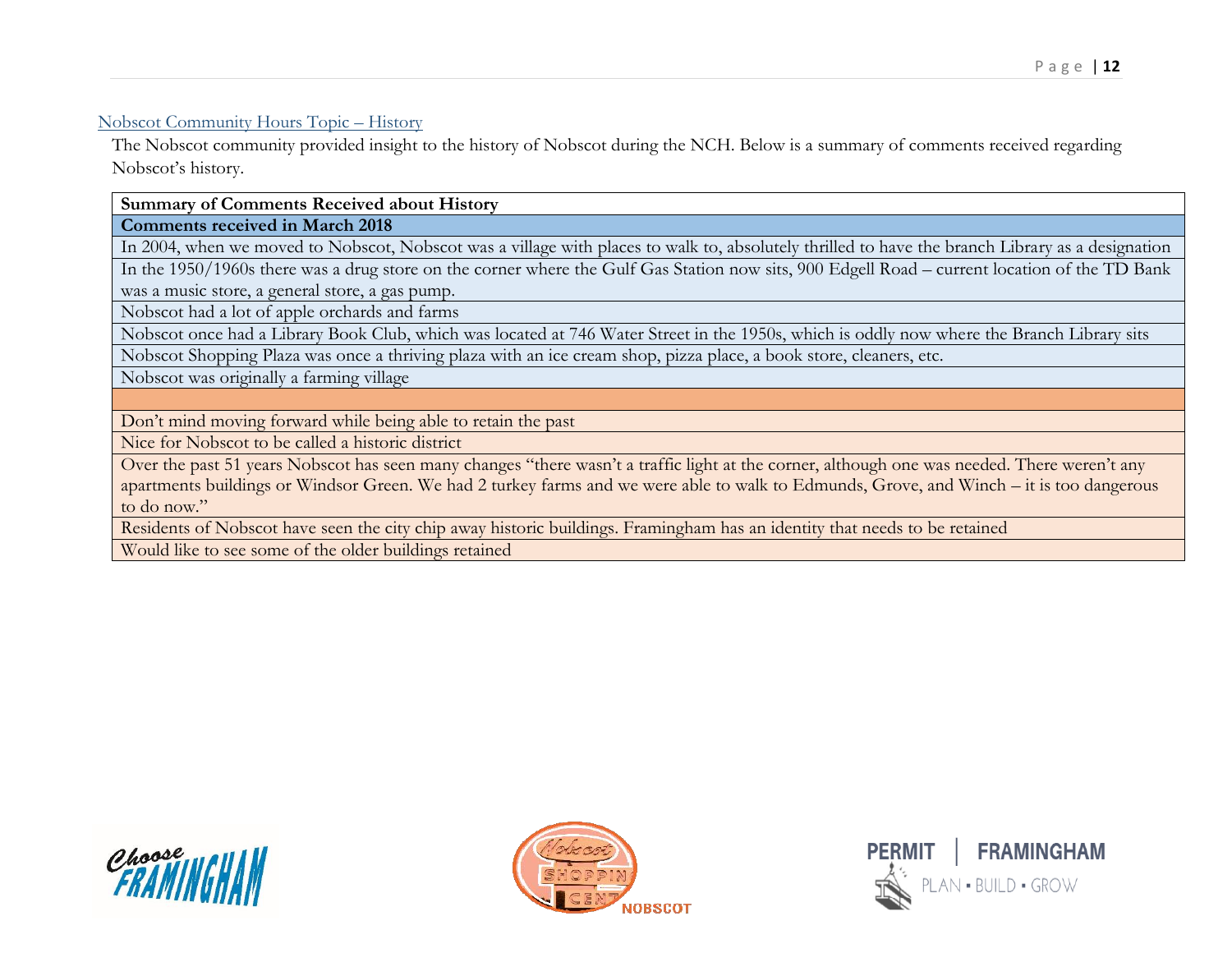#### Nobscot Community Hours Topic – Housing

The topic of housing within Nobscot ranged from the potential Nobscot Shopping Plaza project, nearby residential developments, and projects associated with housing that have been recently permitted in Framingham. Below is a summary of comments received regarding housing.

#### **Summary of Comments Received about Housing**

**Comments received in March 2018**

Apartments – there is a lack of connection with the place

Concern with the lack of quality affordable housing. There needs to be an advocate for affordable housing options within Framingham.

Concerned about the inclusion of luxury apartments, who is going to live in these apartments?

Concerned with apartments and the inclusion of more traffic

Demographically, Nobscot would benefit from a wide type of housing options to support a diverse demographic population

Is there adequate demand for luxury apartments? What happens if the market turns and no one wants to rent apartments anymore?

Most of the new housing within Framingham is geared towards the top 10 percent, and not the rest of the community

Need for less apartments and more opportunity for home ownership

Need to create an appeal for buying homes in the area

No options for individuals that live in Nobscot that want to downsize, while still owning. There needs to be options for all

Scale-ability with luxury condos – people who are looking for luxury housing are not looking for housing next certain housing

Statements of concerned echoed by multiple attendees around the Town/City's recent permitting activity of residential units and the number of apartments

There is a concern with senior housing, where will people live as they age?

There is a need for workforce housing

Traffic associated with new residential development may burden the roadways

Would hope to see the inclusion of residential units under \$300,000

Would like to see an apartment moratorium

Would not mind the addition of Active Adult Housing (over 55 housing) within Nobscot. This would allow people to walk to and within Nobscot, while taking advantage of the neighborhoods businesses

**Comments received in April 2018**

"Apartment buildings or over 55 residence are going on. Green space is disappearing. Some of the planned apartments are a good idea, such as in the downtown area."

"We are concerned about the addt'l apartments/housing that water, sewerage, police, fire, municipal services will be at the minimum, adequate. Also how many more children will this bring to Framingham – do the schools have room, enough teachers. Will the addt'l revenues make up for any costs the building will bring."





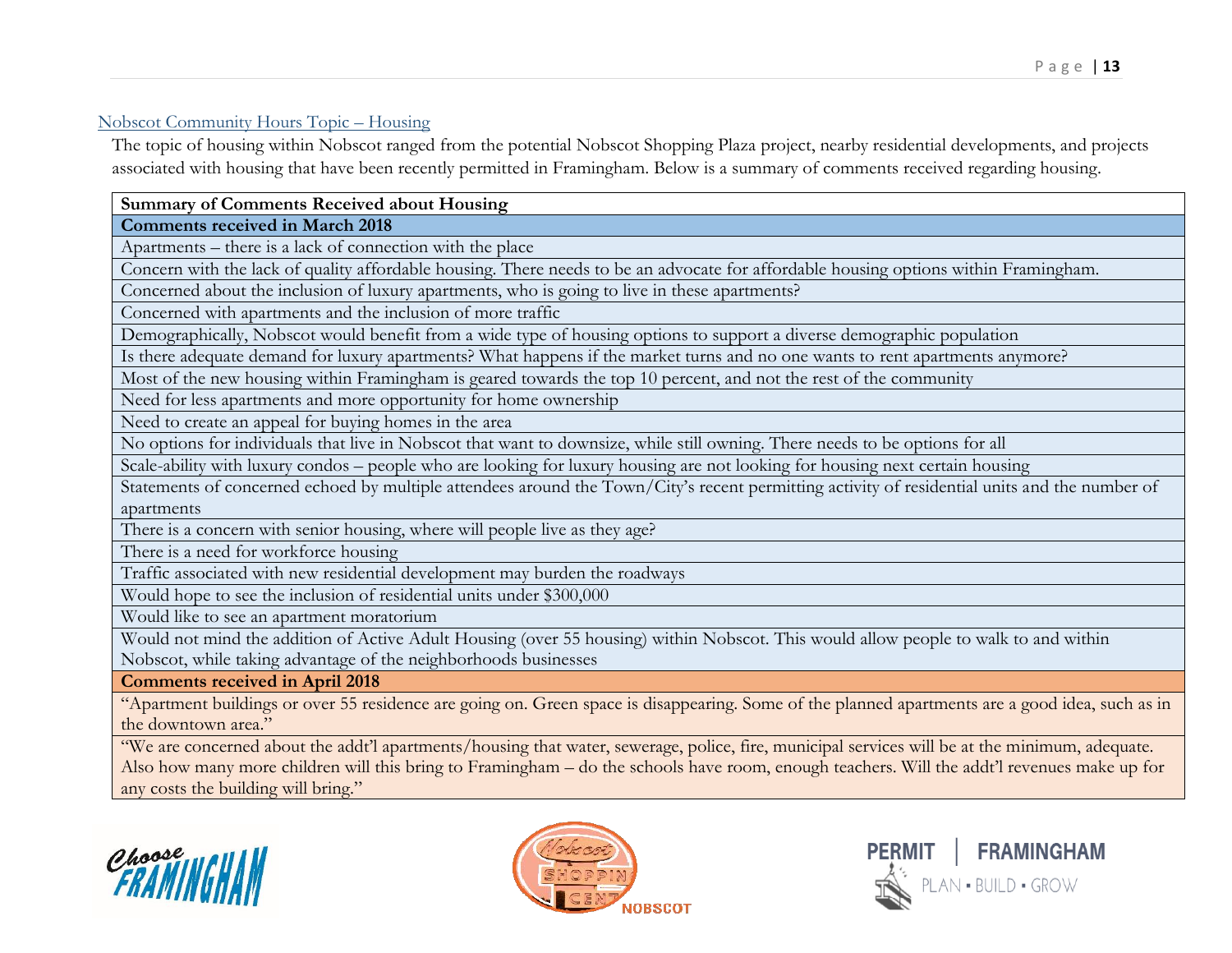Against adding more apartments in Nobscot there are already too many. People who live in the apartments don't have a place to get groceries

Bring more apartments is not going to be the same

Construction of townhouses or starter homes would be welcomed

Do we need all of these apartments? It's a shame to see what is happening to Framingham

Does not want to see more apartments

Don't need another 135 apartments in Nobscot

"If apartments or condos go in where the shopping center is, the residents are going to want services nearby."

Multi-generational housing (over 55, affordable, etc.) development that includes retail space, commercial space, park lands, etc.

Multiple echoes that Nobscot does not need additional apartments

Need for workforce housing

No apartments – want to see uses that support the neighborhood

Not against the apartments at the Nobscot Shopping Plaza but should not be the whole focus of the project

Over 55 housing is an option

Rather than rental, how about promoting homeownership and affordable housing

The over 55 population cannot afford current new over 55 housing developments. Nor are they designed appropriately. Nothing is affordable or designed to age in place.

There is room for a reasonable number of apartments but needs to be mixed with uses that support the neighborhood





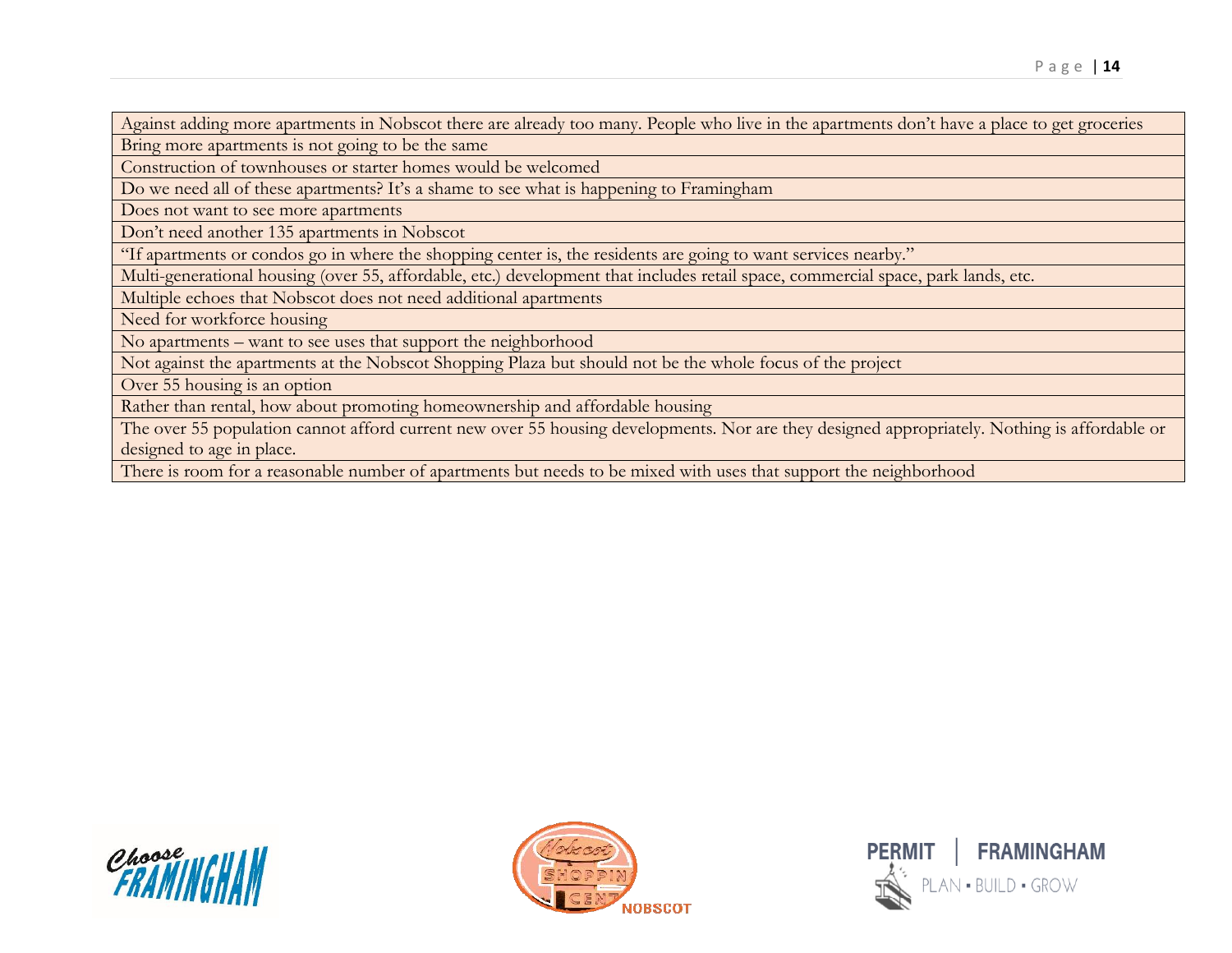#### Nobscot Community Hours Topic – Open Space and Recreation

During the NCH there was a lot of discussion about open space, recreational opportunities, the lack of space provided for activities for children, young adults and playgrounds. The Nobscot community identified deficiencies and opportunities for Nobscot regarding open space and recreation. Below is a summary of comments received regarding open space and recreation.

#### **Summary of Comments Received about Open Space and Recreation**

#### **Comments received in March 2018**

Formalization of existing potential trails within Nobscot like the aqueduct and the Bruce Freeman Rail Trail

Formalization of outdoor activities and places – need to construct more trails and outdoor recreational opportunities

Need for more open space and recreational opportunities in Nobscot

Nobscot has potential for parks, playgrounds, and open space. Such uses would need to provide a variety of activities for all ages

Nobscot lacks a playground for children

Nobscot needs a playground. Is there a way to get a natural playground in Nobscot similar to the one in Cushing Park? This would bring young families to the area

Request for an extension of the rail trail to provide accessibility to Nobscot and promote walking

Resident of Winsor Green appreciates the open space and trails that were incorporated into the Winsor Green project. Deer and other wildlife are often seen within the back of the property

There is a need to be a connection between the library and Nobscot Park

**Comments received in April 2018**

Aqueducts recently have been opened for walking in other communities – why has the one behind the plaza not been opened? Could this be opened now? It would be a nice amenity

Framingham needs more open space

Framingham should look back into CPA

Incorporate a park area into the Nobscot Shopping Plaza

Need for more trails and open space in Nobscot

Need for trails, paths, and sidewalks

Open space is disappearing

Would like to see a park





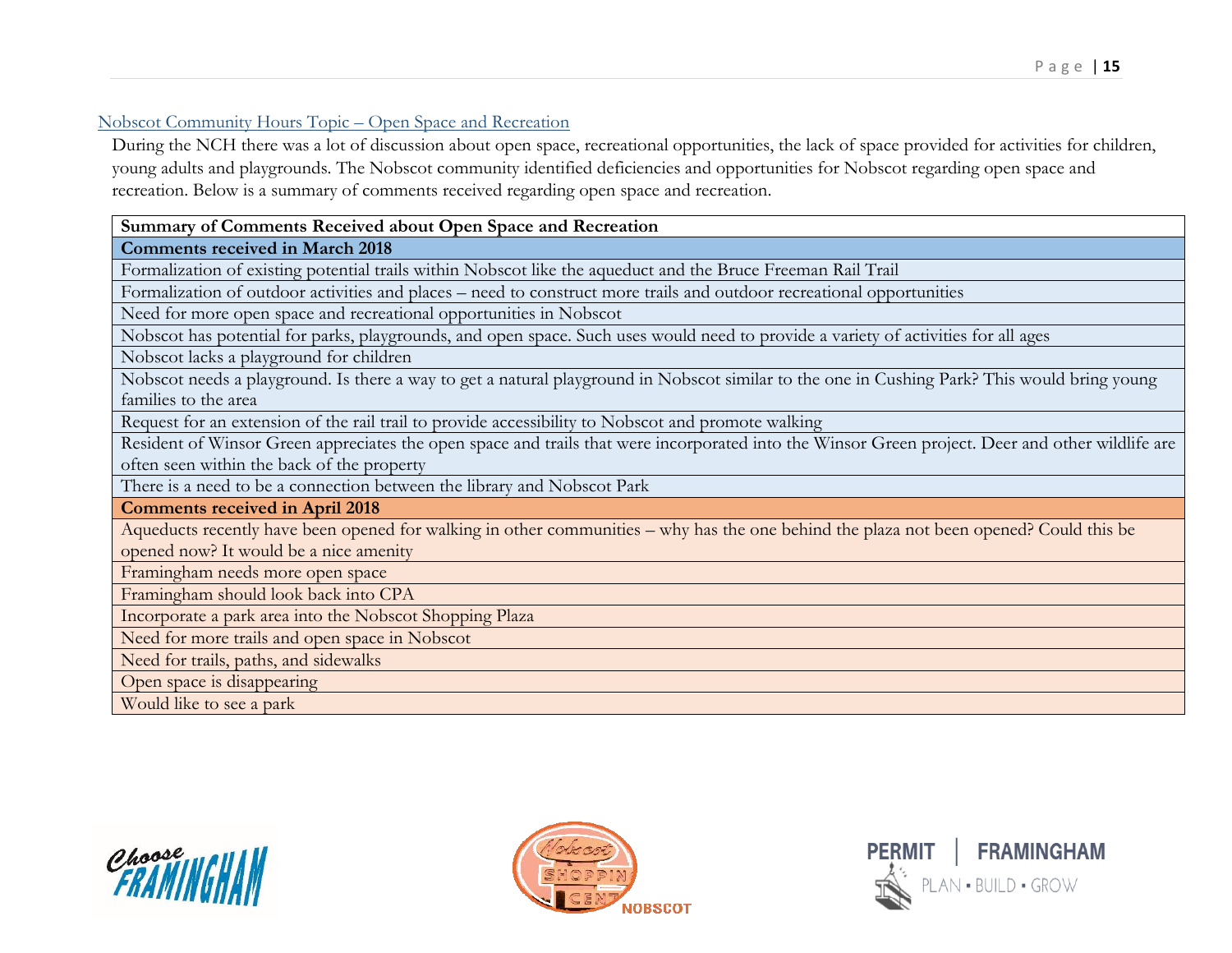## Nobscot Community Hours Topic – Parking

During the NCH there was quite a bit of discussion regarding parking in Nobscot. Issues associated with parking includes the lack of parking for Hemenway School and the Library, the need for development projects to park themselves, and alternative options of parking. This section of this report provides a summary of the discussion had and comments received during the NCH.

#### **Summary of Comments Received about Parking**

#### **Comments received in March 2018**

Concerns about the lack of parking within the area, often people park at Nobscot Shopping Plaza and use the Library or the Hemenway School. There can be anywhere between 40-60 cars in the Nobscot Shopping Plaza parking lot during any given time

Concerns about the limited amount of parking in Nobscot. There is not enough off-street parking for the project at Nobscot Shopping Plaza to park itself – there are very limited number of spaces for commercial uses in Nobscot.

Does not like the inclusion of on-street parking associated with the proposed Nobscot Shopping Plaza project. There is a feeling that this will create congestion and issues for both those parking and those driving.

Nobscot Shopping Plaza – the parking lot needs to be resurfaced. There a lot of pot holes, which makes the parking lot unsafe

Off-street parking should be provided between the street and the structure

Option for parking – consider underground or structured parking

The CVS project has a lot of off-street parking, do they need all of that parking?

The public is currently using Nobscot Shopping Plaza as an off-street parking option. People will park at Nobscot Shopping Plaza to drop/pick up their child from Hemenway School. Or people from the Library will park at Nobscot Shopping Plaza since there is not enough parking at the Library Would like to see Nobscot redeveloped to allow for patrons to park their vehicle and be able to walk to multiple destinations

**Comments received in April 2018**

"Hope that Parking for these apartments is being considered. We know that the planning is that people will use the train – but you still need a car to get to other places."

Electric vehicle charging stations

Handicap parking as proposed for the Nobscot Shopping Plaza project is not enough. There needs to be enough handicap off-street parking to cover the project

Library does not have enough off-street parking – need to set aside off-street parking for the Library

Nobscot Shopping Plaza parking lot is dangerous

Nobscot Shopping Plaza should be written up for blight, especially since there are two active businesses located in the Plaza

Parking is going to be one of the largest concerns – can underground parking be required for future development?

Shopping Plaza is in terrible condition, the City needs to institute regulations requiring the Nobscot Shopping Plaza parking lot be maintained

Someone needs to fix the potholes in the Nobscot Shopping Plaza parking lot – becoming dangerous

Where will the Nobscot Shopping Plaza project park?





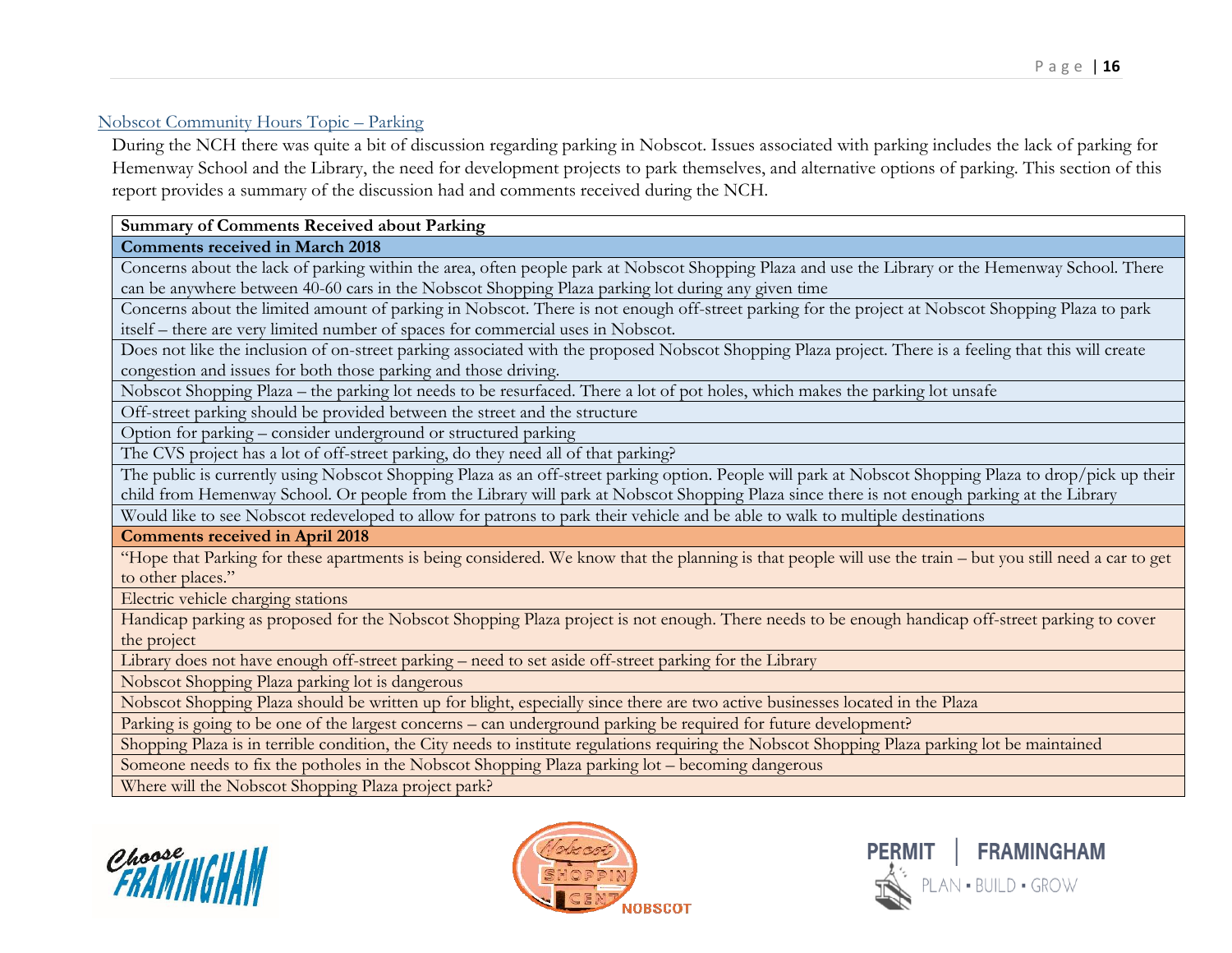#### Nobscot Community Hours Topic – Streetscape

During the NCH there were multiple conversations about the design of the streetscape. Below is a summary of comments received regarding streetscape.

| <b>Summary of Comments Received about Streetscape</b>                                                                                   |  |  |
|-----------------------------------------------------------------------------------------------------------------------------------------|--|--|
| Comments received in March 2018                                                                                                         |  |  |
| Bicycle infrastructure                                                                                                                  |  |  |
| Design elements need to be provided for the larger picture. Use of different materials at the four corners, develop push-ins to provide |  |  |
| opportunity for landscaping and meeting areas, include benches, encourage walking and meeting through designs, include trees            |  |  |
| Inclusion of more street trees within Nobscot                                                                                           |  |  |
| Nobscot needs streetscape improvements such as lights, streets, open space to create a village/neighborhood feel                        |  |  |
| Street trees and uniform street lighting needs to be provided like Downtown Framingham to create a village feel                         |  |  |
| What are streetscape elements that you would like to see (examples provided: trees, benches, lighting, etc.)?                           |  |  |
| Would like to see: pedestrian crossing light, additional street trees, formal bus shelter, wayfinding                                   |  |  |
| <b>Comments received in April 2018</b>                                                                                                  |  |  |
| People would enjoy a nice pedestrian zone/landscaping between the roadway and buildings                                                 |  |  |
| Seating and benches should be included into any design                                                                                  |  |  |

#### Nobscot Community Hours Topic – Transportation

During the NCH sessions questions were asked questions to learn more about transportation in Nobscot. A few of the questions that were asked during the NCH included:

- How do you get to Nobscot?
- What transportation improvements are needed in Nobscot?

Observations of transportation within Nobscot seen during NCH.

- A lot of people utilize the sidewalks on Water Street frequently see walkers, runners, people walking with dogs
- Traffic is intense during drop-off hours for Hemenway School
- Must use vehicles to go to different uses within Nobscot





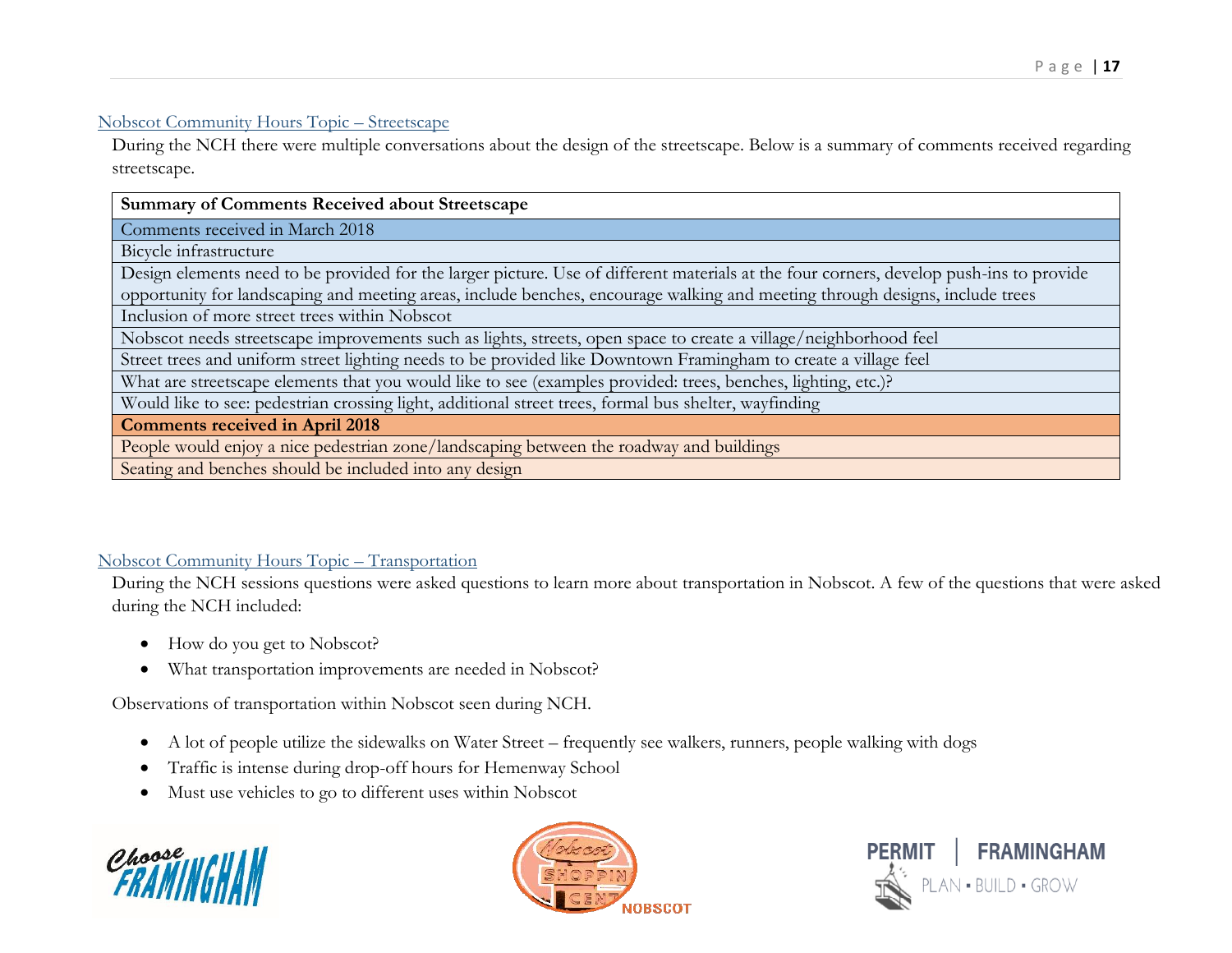Below is a summary of comments received about transportation within Nobscot. Comments included discussions about traffic congestion issues, Complete Street concepts, and conditions of the roadways.

#### **Summary of Comments Received about Transportation**

**Comments received in March 2018**

Backroads are popular cut through options, which often result in cutting through neighborhoods

Concerns about adding more cars – more cars will result with more traffic and congestion

Concerns with additional traffic congestion associated with the 82 Edmands Road project and potential redevelopment of Nobscot Shopping Plaza

Consider a monorail system for access to throughout Framingham, which would allow residents of Nobscot to access other areas of Framingham like Downtown Framingham

Create an opportunity for children to walk to school safely

Extension of the bicycle trail to and within Nobscot would be appreciated

Make Nobscot a nice place to walk

Multiple statements of concerns about traffic within Nobscot and the impact the schools have on the traffic

Narrow scenic roads cannot support more traffic. These roads are already at capacity

Neighbors in Nobscot love to walk, there is a need for more walking opportunities within Nobscot

Nobscot needs bicycle stations

Nobscot needs more bicycle paths – the City needs to make it easier to bike

Nobscot needs more options for on and off-road biking

Public transportation options within Nobscot are lacking, there needs to be more options and better service provided

Request that a sidewalk be installed the entire length of Edgell Road, and possibly on Edmands Road

Residents of side streets off Water Street cannot turn onto Water Street in the morning and evening hours due to traffic congestion associated with the school

Roadways (specifically Edmands Road) were not designed for multiple vehicles. These roads are scenic and very narrow. There is not much the City can do to widen the scenic roadways. Especially without losing the scenic/historic nature of the roadway

Speed limits in front of schools (specifically King Elementary School) need to be reviewed – currently 40mph which is too fast for the area

The inclusion of the bicycle lane on Water Street was a good addition, the City needs to add more bicycle lanes within the area and throughout the City

There is a need to think differently about getting around, the roads were not designed to support the amount of traffic associated with the recent developments of the area

There is an issue with traffic at peak arrival and dismissal of schools





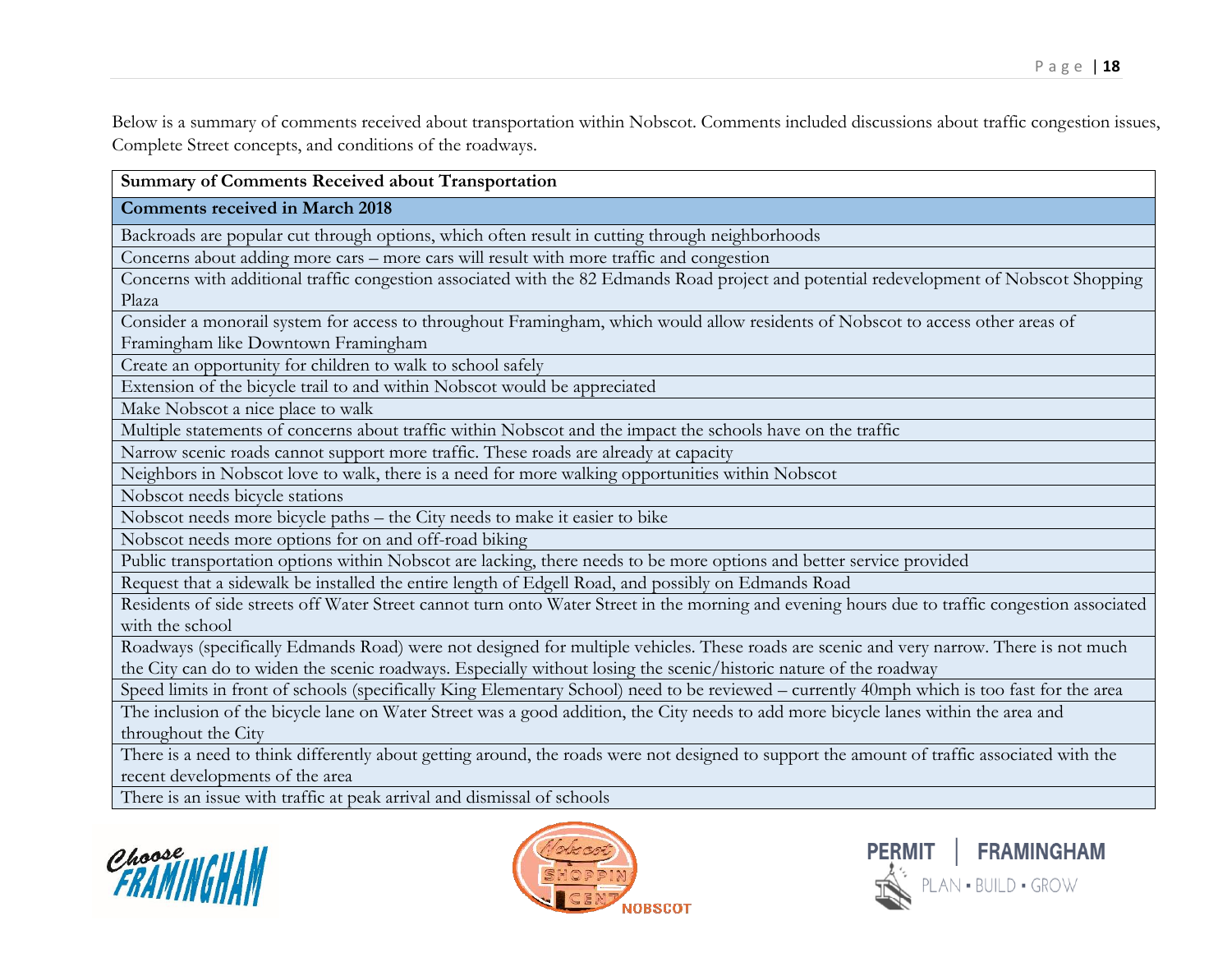There needs to be a multi-tiered approach to resolve the issue around inadequate off-street parking and traffic congestion

Traffic within the Nobscot area is not good, especially during school drop-off and pick-up times

**Comments received in April 2018**

"Traffic is getting much worse, we used figure it started about 5 PM – now it starts 2:30-3 PM"

Ability to cross Edgell Road safely.

Better sidewalks especially along Water Street. Especially for the schools – kids don't walk to school anymore

Build a pedestrian bridge/walk ramp style over Edgell Road

Bus shelters

Compliance with ADA requirements

Concerned about traffic

Development should be pedestrian friendly

Extend sidewalks up Edmands Road to Garvey Road

Going to Route 9 (Worcester Road) increased traffic

In Sudbury, Mahoney Farms added sidewalk up to Nobscot Road.

Make Nobscot feel pedestrian friendly

Need to do something about the road not just the intersection. The roadway should be widened or adjust the lights

Nobscot needs more sidewalks

Request that a sidewalk be installed on Edgell Road. In Wayland and Sudbury sidewalks wonder through trees

Traffic is a big issue

Traffic is horrible, especially during certain times of the day. Specifically when school lets out, you can sit for 10-15 minutes waiting to move

Traffic is so terrible that the commenter needs 1 hour to get across Framingham. Framingham is backed-up and has become a cut through

Winch Street needs speed bumps





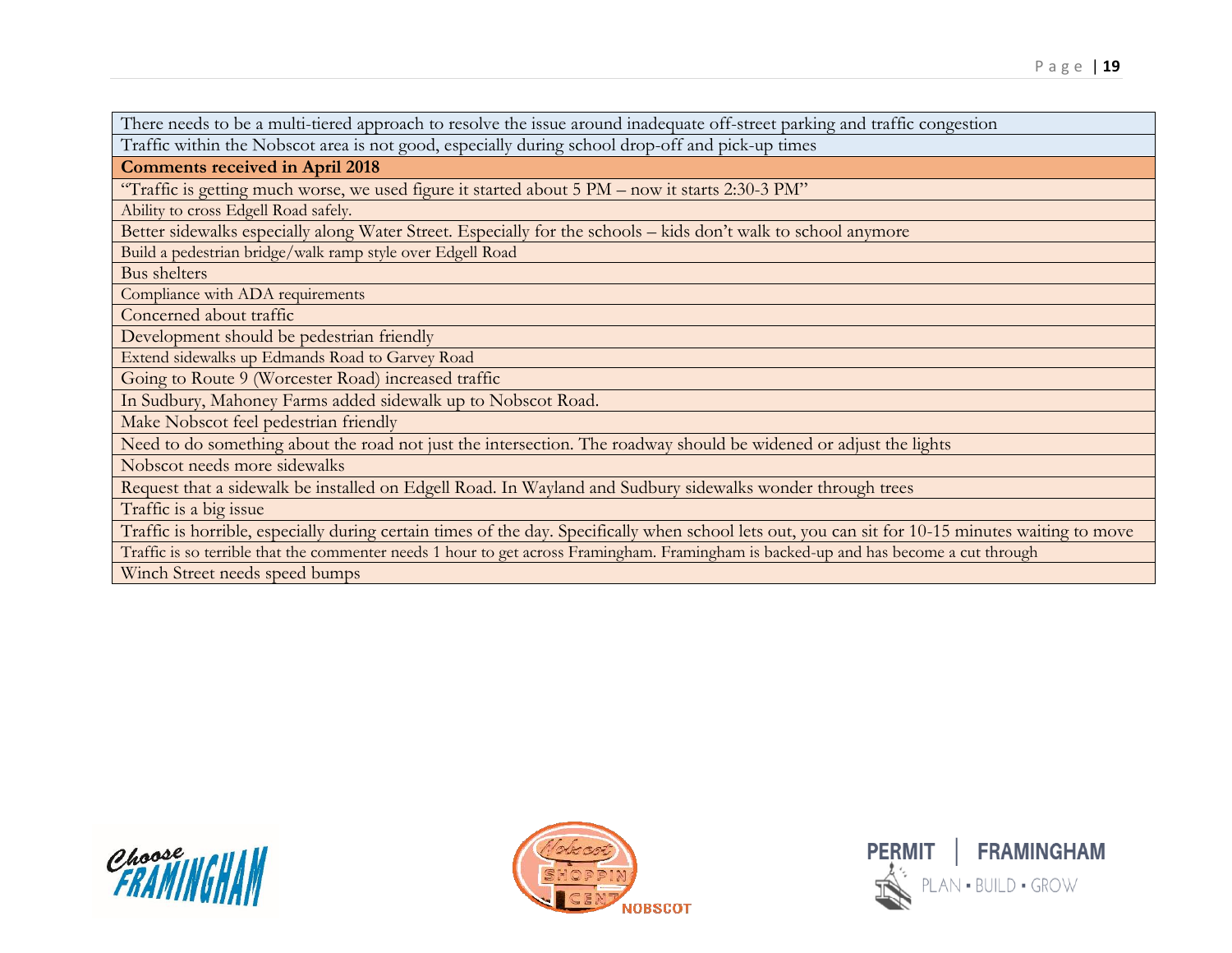## Nobscot Community Hours Topic - Use

During the NCH attendees where asked questions to learn more about Nobscot. A few of the questions that were asked during the NCH included:

- What is missing and what would we like to see?
- What uses would the neighborhood support?
- If Nobscot was a blank slate what would the neighborhood like to see here?

Uses identified by residents of Nobscot during the March NCH sessions, included:

- Active Adult (Over 55) housing
- Administration Buildings for the City
- Artist live-work space
- Artist studio
- Attractive retail
- Bakery
- Bookstore
- Bowling alley
- Breakfast/lunch restaurant
- $\bullet$  Café
- Children's museum
- Cleaners
- Coffee shop
- Coffee shop with a drive-thru
- Community center
- Community space
- Condos
- Convenient uses
- Deli
- Dentist



- Dress/clothing shop
- Entertainment options
- Entrepreneurial space
- Event space
- Family restaurant
- Farmers market
- Grab and go (Prepared foods) shop
- Gym, fitness area, exercise classes
- Hair dresser/salon
- Ice cream/gelato shop
- Italian market
- Local stores
- Medical offices
- Meeting space
- New City Hall
- Non-chain retailers
- Outdoor seating for restaurants
- Parks
- Pediatric doctor
- Pizza Place



- Playground
- Pop-up space
- Post office
- Recreational Opportunities
- Restaurants
- Retain the CVS
- Sandwich shop
- Small business space
- Small grocery store
- Small restaurants
- Small scale stores
- Specialty market (example Russian Market in Trolley Square)
- Specialty retail
- Trails and bicycle paths
- Youth and teen hang-out place

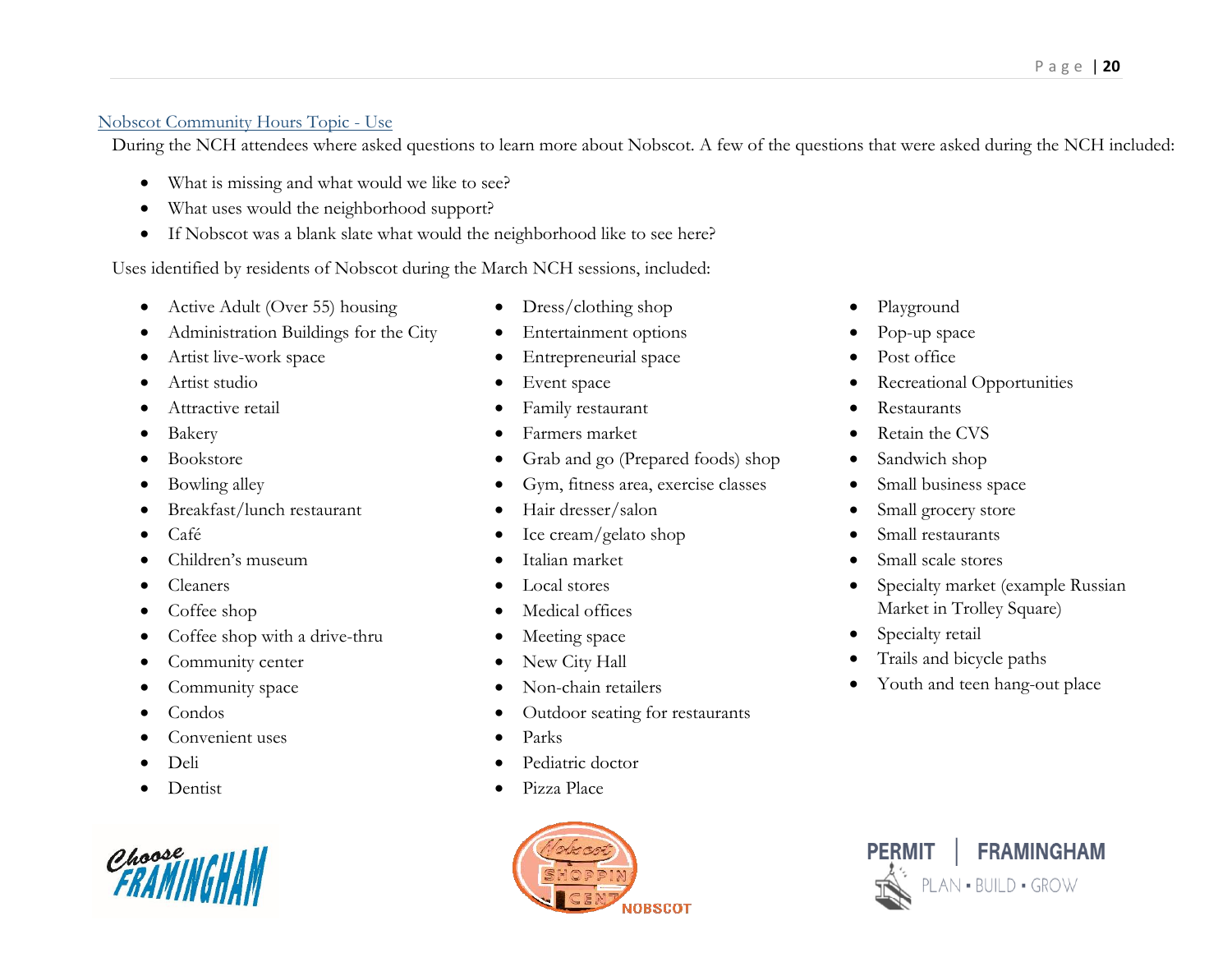Uses identified by members of Nobscot during the April NCH sessions, included:

- Bakery
- Barber shop/Hair Salon
- Beauty shop
- Cleaners
- Coffee shop
- Department of Motor Vehicles
- Dollar store
- Drive-thru pharmacy
- Grocery Store/supermarket
- Gym
- Housing
- Ice cream shop
- Industrial Uses
- Italian Grocery
- Lunch Place
- Outdoor gym
- Painting/ceramics art places
- Panera Bread
- Parks
- Sub-Callahan Center
- Farmers Market
- Pharmacy
- Pizza Parlor/Fast food
- Post Office
- Public open space
- Public transportation
- Rail trail
- Restaurant
- Retail stores
- Roller skate/Bowling/10 pin
- Small businesses
- Therapy (physical, massage, etc.)
- Trails and open space
- Urgent Care Center

Below is a summary of the comments received regarding uses that the Nobscot community would like to see in Nobscot. Responses ranged from specific types of uses that the Nobscot community would like to see (listed above), statements about what currently exists, and ideas about future development of the Nobscot neighborhood.

**Summary of Comments Received about Uses Comments received in March 2018** Annie's Bookstore was a meeting place for Nobscot Neighbors – a few neighbors echoed that they missed not having this in the

neighborhood

Breakfast place is very important for youth and would be an added amenity to Nobscot

Concerned with the lack of options for the people who live in the existing apartments. Nobscot currently offers no amenities for them

Concerned with the number of apartments Framingham has recently permitted. Would like to see how those project pan out before adding more apartments into the inventory

Concerns regarding the proposed Nobscot Shopping Plaza project, specifically regarding the potential impacts associated with apartments. Statements echoed by multiple attendees that they would rather see no redevelopment of Nobscot Shopping Plaza than the proposed apartment project





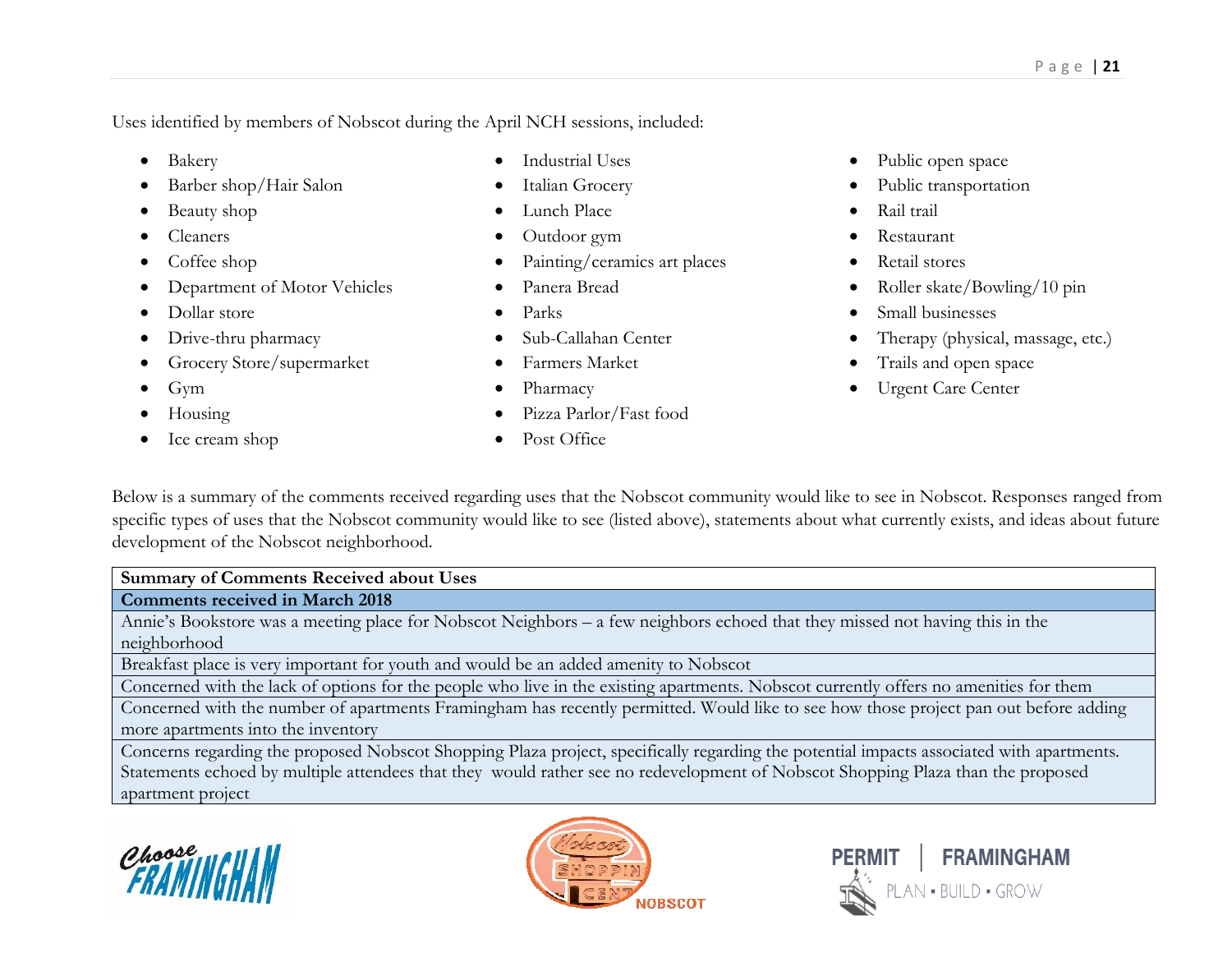Consider having Shaw's Market move from Sudbury into the vacant space that they currently lease in Nobscot

Create a place that brings people out, attracts kids, and gets people excited about Nobscot

Downtown Natick has a small Italian market – is there an opportunity to get a specialty market, one that provides prepared meals? There is not a need for a full grocery store in Nobscot

During ½ days students from Walsh Middle School go to find food - there needs to be something more engaging for kids in Nobscot

Encouragement and creation of a mixed-use type of environment. An environment that encourages people to park their vehicles once and walk to multiple destinations, run errands, socialize, recreate, etc.

Few residents stated that they make all efforts possible to support the local Nobscot businesses – CVS, Middlesex Bank, Dunkin Donuts, Honey Dew, Nobscots, CJs, etc.

Fine with the proposed CVS project, but does not like the apartments proposed at Nobscot Shopping Plaza

Incorporating active adult housing (over 55 housing) into the Nobscot Shopping Plaza project. Nobscot is a better option and location than the other two active adult projects (175 Millwood Street and 1060 Grove Street). Active Adult in the center of Nobscot would allow people to walk to amenities.

It has been stated multiple times that retail is failing. The City needs to find uses that can be supported by Nobscot, uses that support each other, and uses that create a location that people want to visit and use

Misses Royal Pizza being in the neighborhood

Multiple people stated that the new McAuliffe Library is an asset for Nobscot

Multiple statements that CVS needs to remain in Nobscot – this resource is a staple for those who live within Nobscot and is especially convenient for senior housing within the area

Need for more retail and specialty retail in Nobscot

Need places for the residents to walk to, uses such as salons, cleaners, café, etc.

Need places in Nobscot where local teens can get a job

Need to build on the Library. The Library is a great asset for Nobscot

Nobscot does not need any many more residential apartments, the area already has multiple. There is a need for more specialty retail opportunities

Nobscot holds a lot of potential for businesses, there is a need to provide a good mixture of mom and pop shops and space for small businesses

Nobscot is missing places to take children to. There are no good playgrounds or spray parks in the area. There is a need to drive everywhere to find entertainment.

Nobscot lacks places and destinations for the youth and teenagers to hang out at. There needs to be opportunities for these generation within the built environment. Currently, they have no place to go within Nobscot and require parents to drive them elsewhere in Framingham or outside Framingham.





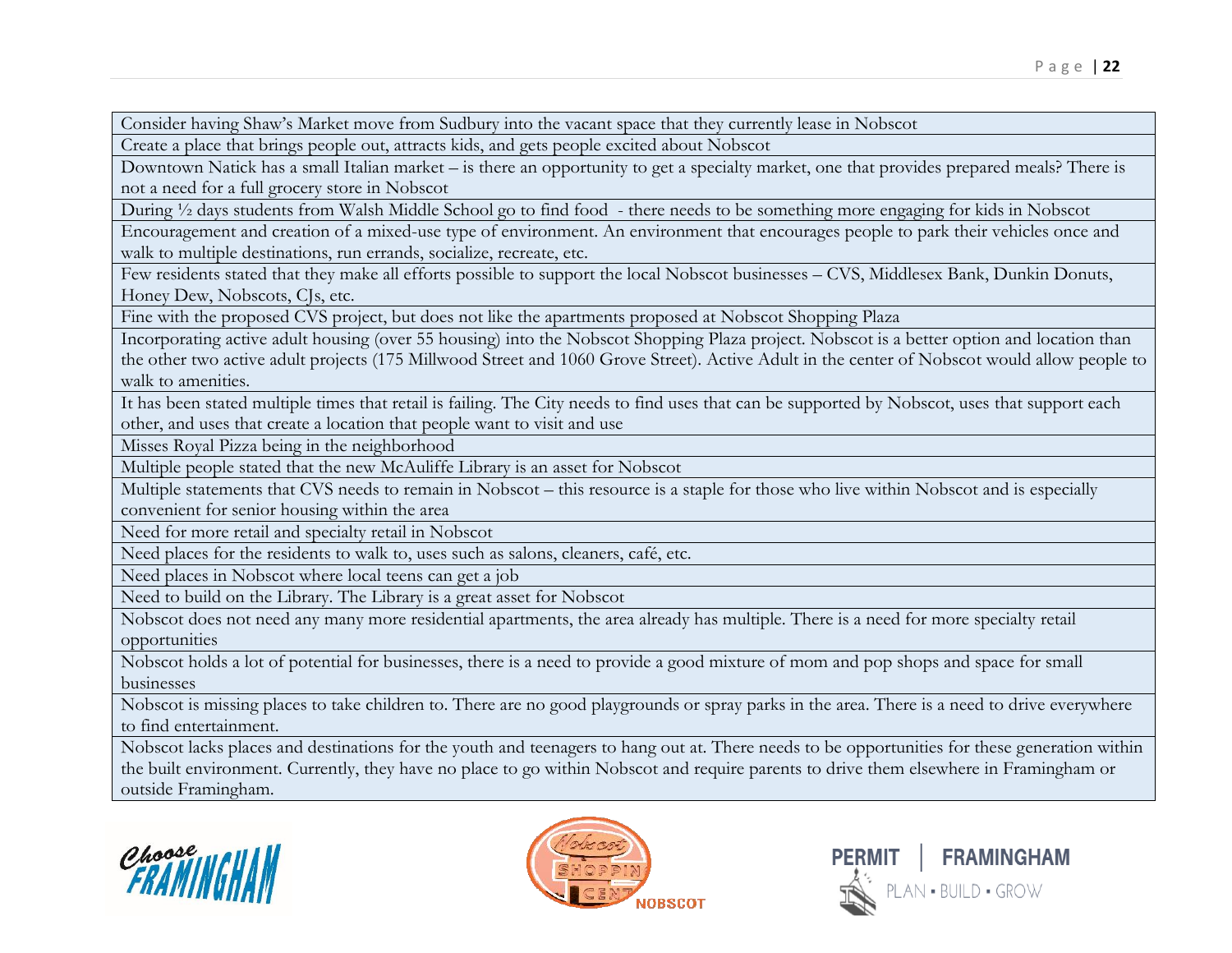Nobscot needs a Fitness Center that is affordable – there are no real affordable fitness locations in Framingham

Nobscot needs for some kind of store like Sudbury Farms or a specialty market. People who live in the existing apartments have to utilize CVS or the convenient store, which is pricey and has limited in options

Nobscot needs space for small shops that will provide opportunity for people who want to own their own business

Opportunity for redevelopment of the Nobscot Shopping Plaza could include:

- RCS Learning Center should consider relocating in Nobscot Shopping Plaza, rather than 82 Edmands Road
- A new City Hall or administrative buildings, which would allow restaurant and other uses to surround it
- Since the school system is overcrowded and needs additional space, consider providing Nobscot Shopping Plaza as an alternative location

People want a place to go, there is a need for a drug store (retain CVS was echoed multiple times) and a coffee shop in Nobscot

Statement - People always have to leave the area to seek opportunities for their children and grandchildren. It is hard to find things to take children to. In general there is not a lot of entertainment options in Framingham. The neighborhood would benefit from uses that attract and/or create opportunity for young children and the youth. Examples include Sky Zone Trampoline Park in Westborough and Apex Entertainment in Marlborough.

The Library draws people from all over, need to provide visitors with other things to do when visiting Nobscot

The neighborhood is in need of a variety of small businesses, locally owned businesses, businesses that are service oriented, and food establishments such as specialty markets and restaurants.

The Nobscot Shopping Plaza project as proposed needs to include more retail and open space

There is a need for an active retail center within Nobscot, one that attracts people from the neighborhood, encourages people who pass through the area to stop, and creates a destination for people.

There is a need for more restaurants – the neighborhood could support a little restaurant like Da Vinci Bistro. The old bank building could be a beautiful restaurant.

There is a need to focus on Nobscot to re-establish businesses and opportunities for businesses within the area.

Uses that allow and encourage walkability and pedestrian activity. Whether people drive to the designation and then walk to the various uses or people walk from their homes. Nobscot needs to be walkable

Uses that encourage younger generation to come to Nobscot

Very concerned about what people who live in Nobscot do who live on a limited income without transportation. Where do these people get their food and run their errands?

Wants to see Nobscot Shopping Plaza redeveloped, but does not just want anything to go there. It needs to be nice

What Nobscot is missing – Nobscot is missing a market. The original markets located in Nobscot were vibrant.

Wish list – 8,000sf is a small amount of retail space compared to what was here previously. Residents want to see more retail included in the project. The mixture of commercial uses should be brought down the sides of the structure to keep commercial facing the streets.





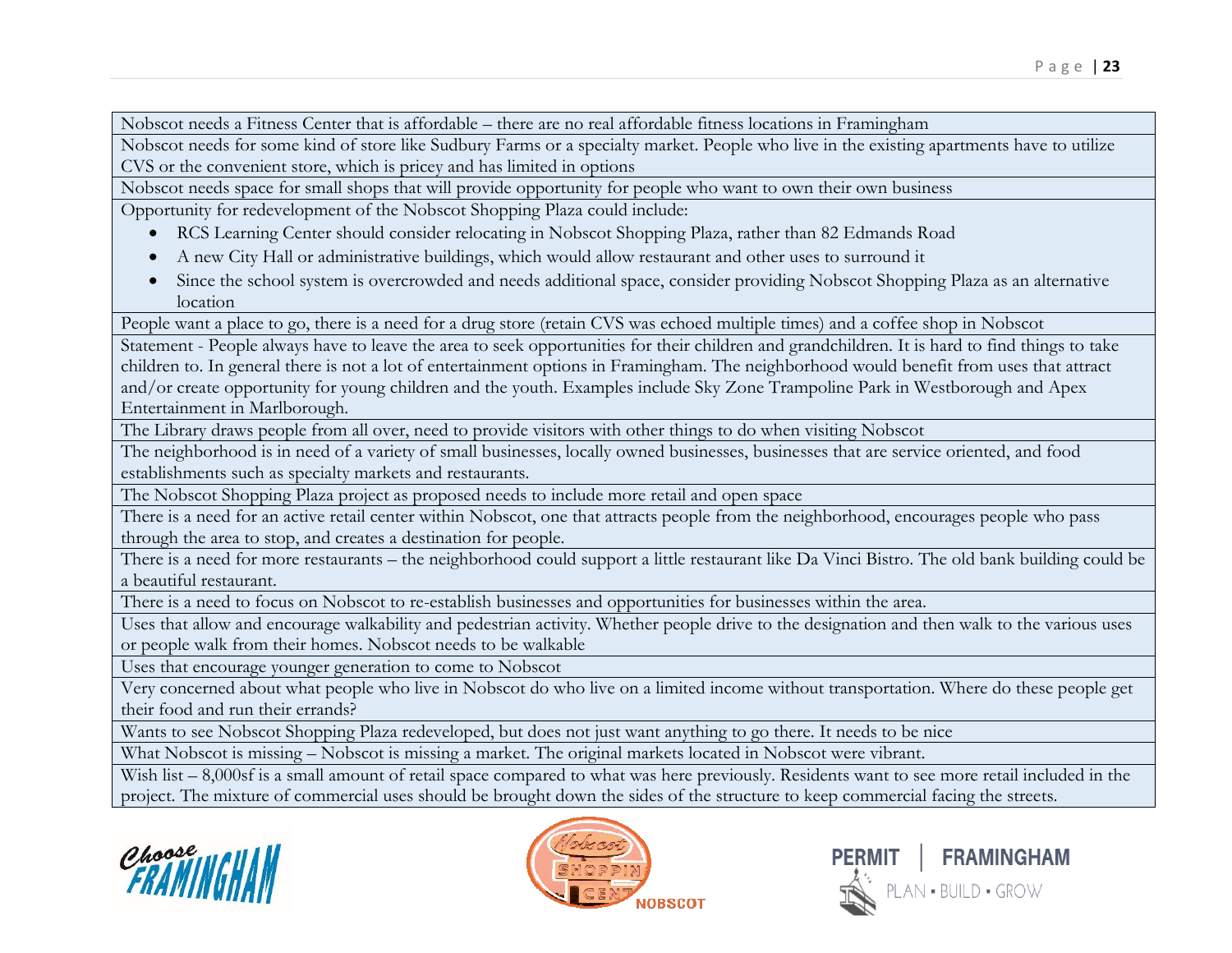Would be more supportive of the project if the Nobscot Shopping Plaza project double the amount of retail space. The proposed amount of 8,000sf is not enough space for the uses that the neighbors want.

Would be nice to have an ice cream shop in Nobscot. Establish an environment like 1 Edgell Road with Volturnos and the nearby gelato place, consider ethnic food restaurants, activities such as bowling

Would it be possible to create Nobscot as a restaurant mecca?

Would it be possible to include a park or playground area as a corner stone of Nobscot?

Would like to see a meeting place for people. Currently, people have to go to other people's houses to congregate.

Would like to see a place like a coffee shop where people could meet (example provided was Sofa Café in Downtown with the meeting room)

Would like to see condos rather than more apartments

Would like to see more opportunities for the older residents who live in the area – currently there is not many options for meeting space, entertainment, and recreational opportunities.

Would like to see Nobscot as a destination

Would like to see opportunity for outdoor seating throughout Nobscot

**Comments received in April 2018**

All people want more and better schools

Apartments are ridiculous, traffic is awful – there are too many apartments in this area

Attract stores where you can go to and see friends

Brazilian market like the one by 300 Howard Street or an international market

By adding apartment to Nobscot, even those people will have to get into their vehicles to go places. Nobscot needs more retail to support the people who are here

Currently there is no place for teenagers to hang out

CVS with a drive-thru

Department of Motor Vehicles (DMV), have to drive to one now

Like CVS but no apartments

Need a grocery store that is more reasonable like Market Basket

Need for a place like 1 Edgell Road where you can go to a restaurant and then ice cream after

Need to add uses to Nobscot that will attract people

Nobscot needs to be designed to make things convenient – be able to run multiple errands in one shot

Nobscot needs viable shopping choices – a café and bakery would be lovely

Open to uses that are useful to the community

Options for people to stay in the area, rather drive to other communities

Recreational palaces for children like a bowling alley